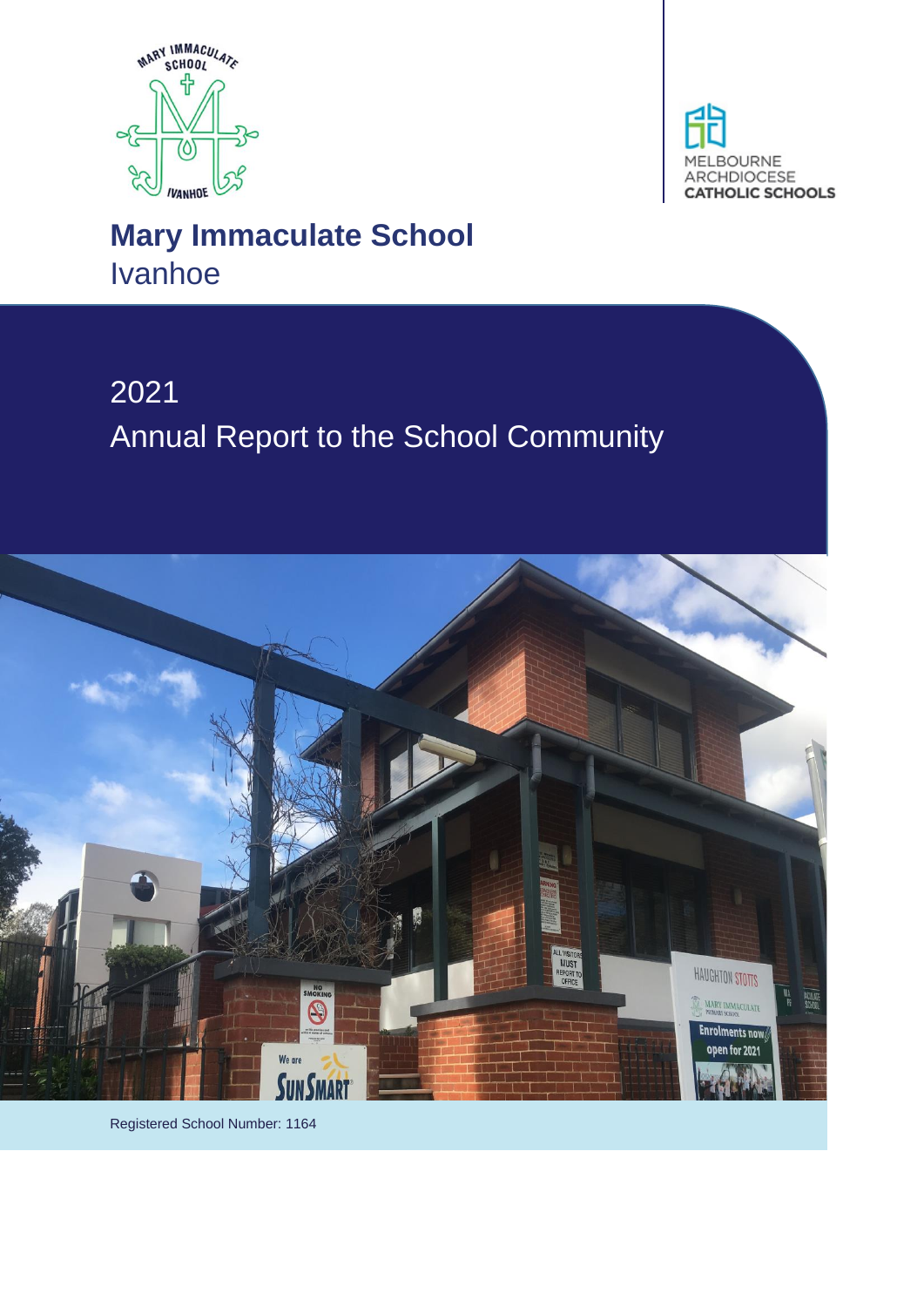# **Table of Contents**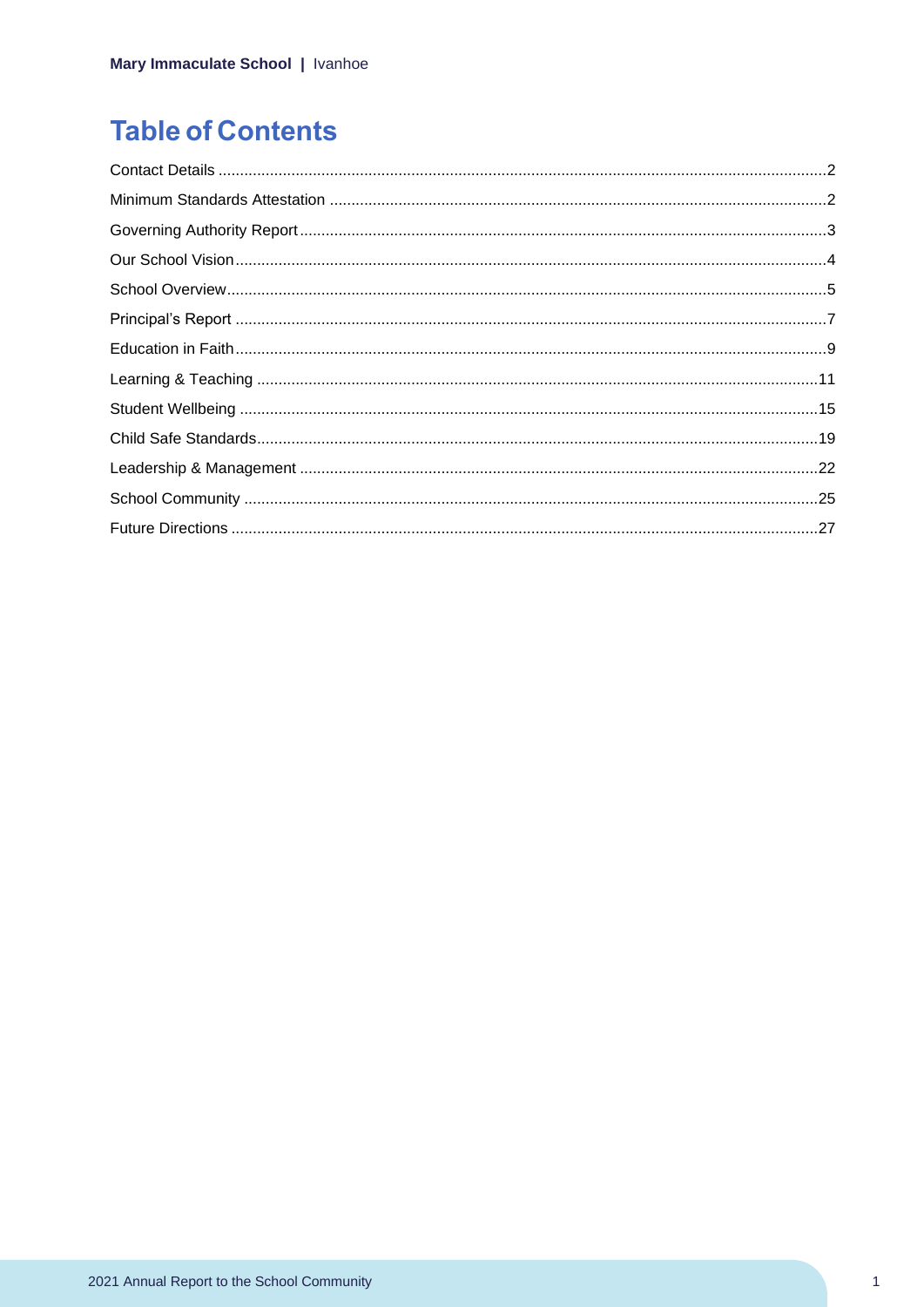# <span id="page-2-0"></span>**Contact Details**

| <b>ADDRESS</b>             | 9 Rockbeare Grove<br>Ivanhoe VIC 3079      |
|----------------------------|--------------------------------------------|
| <b>PRINCIPAL</b>           | Veronica Antrim                            |
| <b>GOVERNING AUTHORITY</b> | Melbourne Archdiocese Catholic Schools Ltd |
| <b>TELEPHONE</b>           | 03 9497 1827                               |
| <b>EMAIL</b>               | principal@miivanhoe.catholic.edu.au        |
| <b>WEBSITE</b>             | www.miivanhoe.catholic.edu.au              |
| <b>E NUMBER</b>            | E1102                                      |

# <span id="page-2-1"></span>**Minimum Standards Attestation**

I, Veronica Antrim, attest that Mary Immaculate School is compliant with:

- All of the requirements for the minimum standards and other requirements for the registration of schools as specified in *the Education and Training Reform Act 2006 (Vic)* and the *Education and Training Reform Regulations 2017 (Vic),* except where the school has been granted an exemption from any of these requirements by the VRQA
- Australian Government accountability requirements related to the 2021 school year under the *Australian Education Act 2013 (Cth)* and the *Australian Education Regulations 2013 (Cth)*
- The Child Safe Standards prescribed in Ministerial Order No.870 Child Safe Standards, Managing Risk of Child Abuse in Schools.

#### 24/03/2022

**NOTE:** The School's financial performance information has been provided to the Australian Charities and Not-forprofits Commission (ACNC) and will be available for the community to access from their website at [www.acnc.gov.au](http://www.acnc.gov.au/)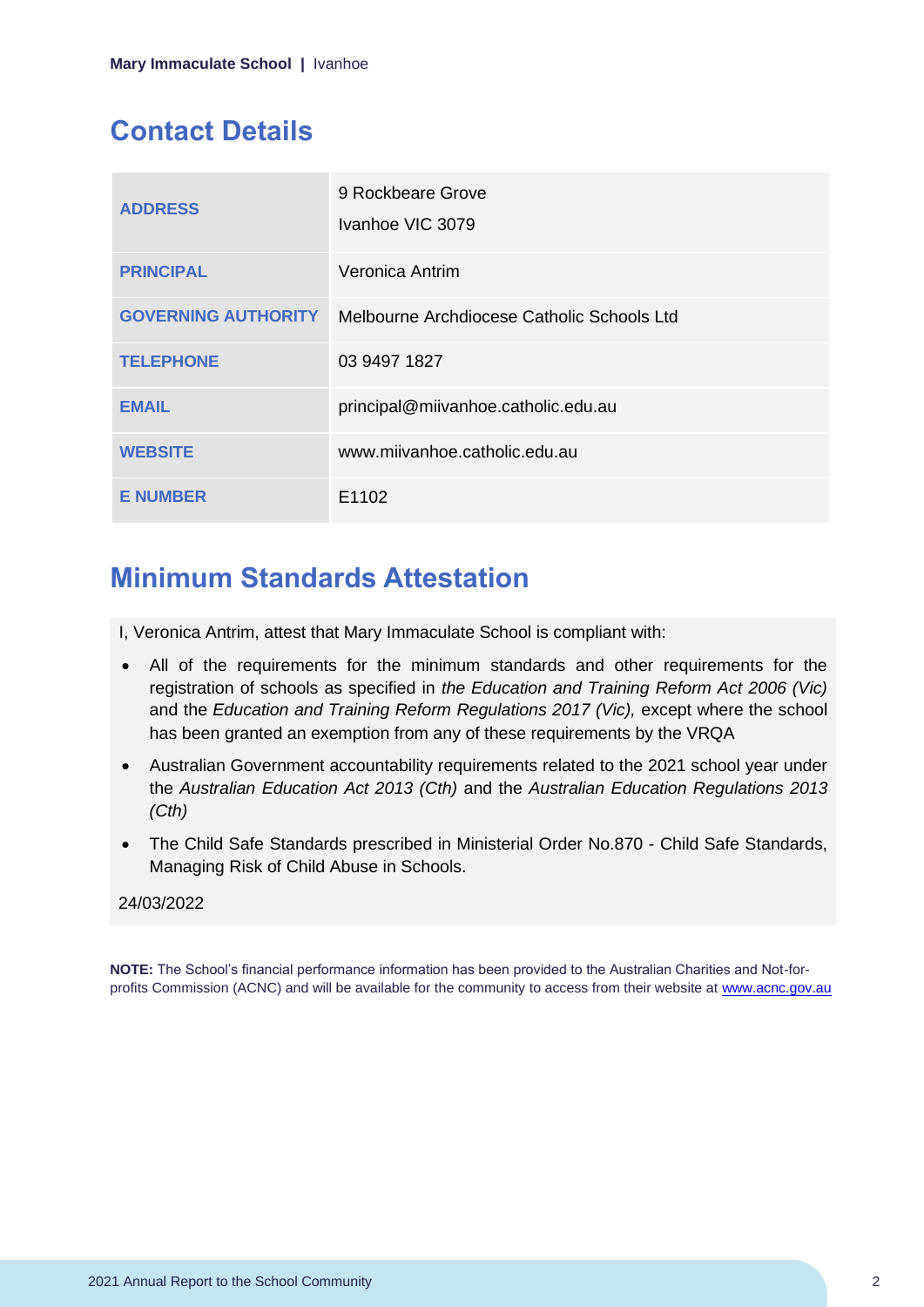# <span id="page-3-0"></span>**Governing Authority Report**

2021 has been a momentous year for Catholic education in the Archdiocese of Melbourne, with Melbourne Archdiocese Catholic Schools Ltd (MACS) assuming governance and operations of 290 schools which previously operated under unincorporated structures.

MACS was established to ensure these schools continue the mission of Catholic education to proclaim the Good News while equipping our young people with the education, knowledge, skills and hope to live meaningful lives and enrich the world around them.

Our schools were again asked this year to respond to the challenges of the coronavirus pandemic. Although asked to implement many measures to keep our staff and students safe, our schools were able to continue delivering a high-quality Catholic education through the resilience and dedication of our principals, school leaders and teachers.

Alongside this important work, we were also able to deliver a new policy suite for schools to ensure our students are safe and which enhance the consistency and transparency of school decision-making, while preserving school autonomy and respecting the local context of our schools.

School Advisory Councils have been established to actively support the principal and embed the life of the local Church in the life of each school. It has been wonderful to see so many parents and members of the wider parish community engaged in these critical forums.

Thank you for the support you have given our schools in 2021. We look forward to continuing to work with you as we strive to provide the young people of the Archdiocese of Melbourne with the best kind of education possible, one that fosters a formation of the whole person that is deeply and enduringly humanising.

Yours sincerely

Jim Miles Executive Director Melbourne Archdiocese Catholic Schools Ltd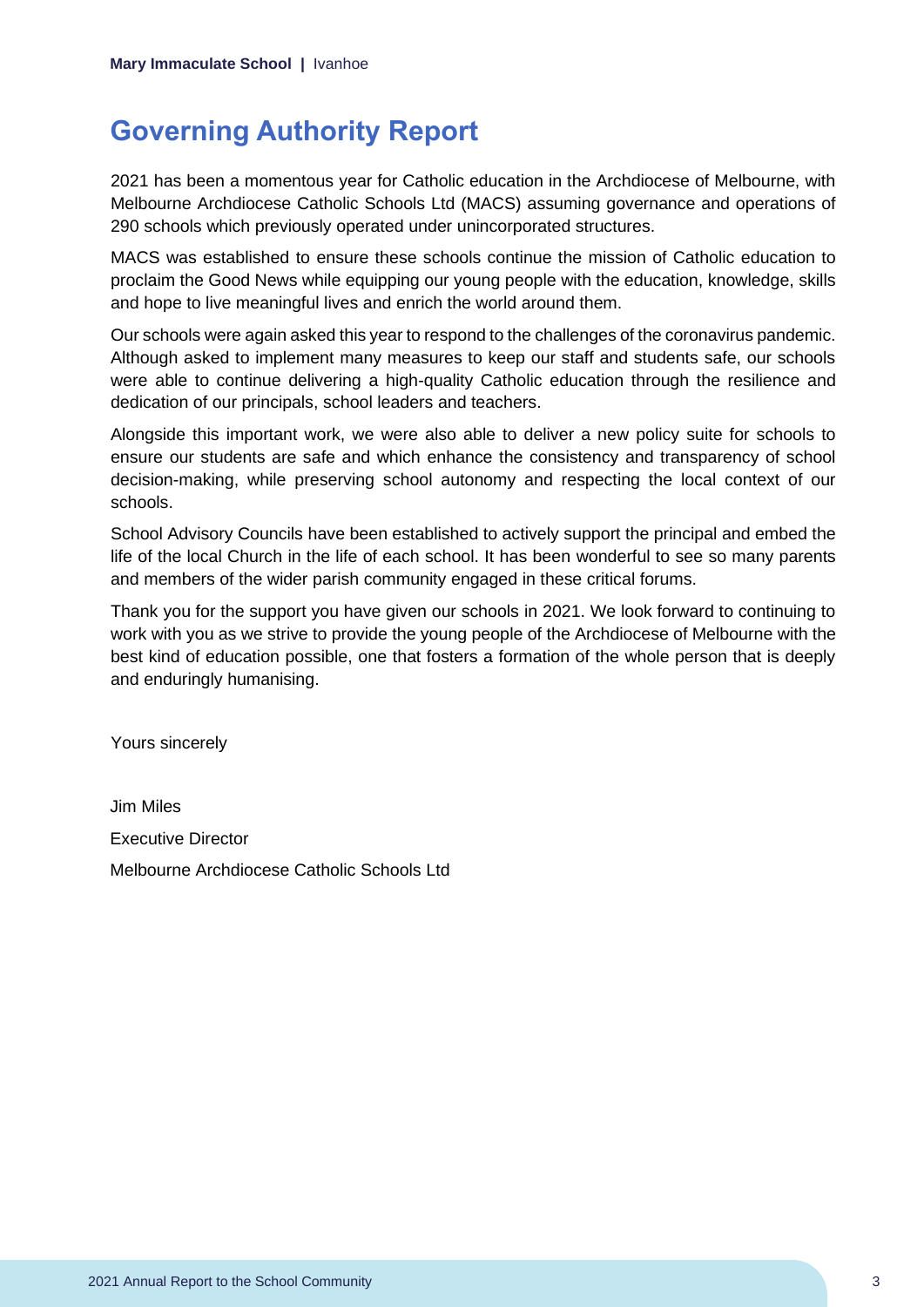# <span id="page-4-0"></span>**Our School Vision**

*A dynamic and caring community, committed to enacting our faith; inspiring, challenging and engaging lifelong learners.*

*(excellence, integrity, inclusiveness and respect)*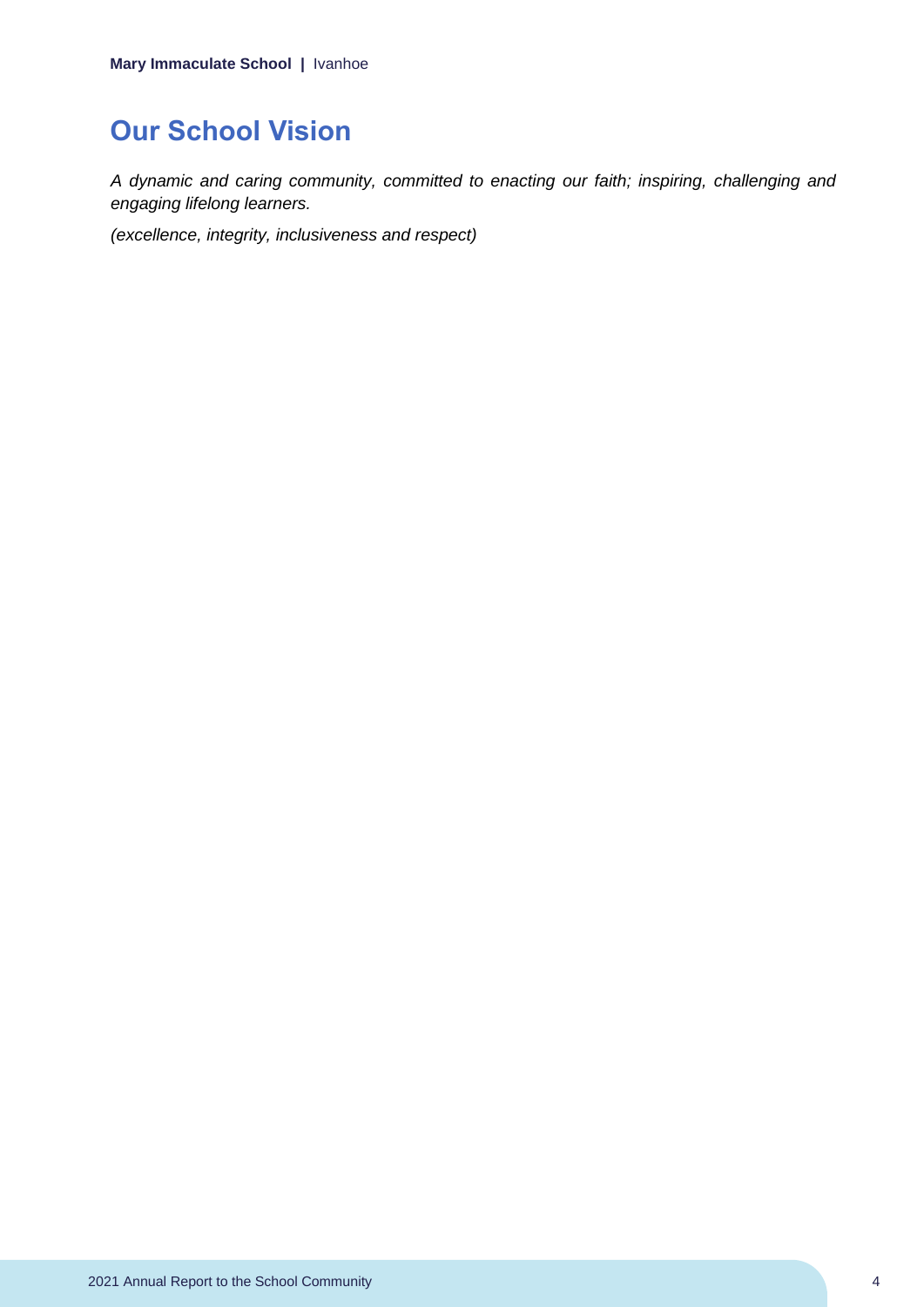# <span id="page-5-0"></span>**School Overview**

Mary Immaculate Primary School (MIPS) is located in the north-eastern suburb of Ivanhoe, eight kilometres from Melbourne's CBD. MIPS is situated in a quiet and leafy area of the suburb, close to the beautiful Darebin Parklands and Darebin Railway Station.

- Our Church is situated a block away from our school, on Upper Heidelberg Road. MIPS is one of two Catholic primary schools that are part of the Mary Mother of the Church Catholic Parish, Ivanhoe. Mary Immaculate Church is currently undergoing reconstruction and refurbishment, and will be open for liturgical services sometime mid/late 2022.
- Our enrolment for 2021 was 106 students in the following six class level structures: Prep, Year 1, Year 2/3, Year 3/4, Year 5 and Year 6.
- Staffing in 2021 included 21 full and part-time staff members, many of whom undertake a number of roles: eight classroom teachers, four specialist teachers - Science, Physical Education, Italian & Performing Arts, six Learning Support Officers, one Office Manager, Deputy Principal, Learning and Teaching Leader, Religious Education Leader, Mathematics Leader, Literacy Leader, Learning Diversity Leader, Student Wellbeing Leader, Family Engagement in Learning Leader, eLearning Leader, Environment and Sustainability Leader, Sport Coordinator, Visual Arts Coordinator, FIRE Carrier Leader and Principal.
- Aligned with our Vision Statement, our major goal throughout 2021, both when onsite and during the remote learning periods, was to continue to further develop and embed a 'culture of thinking' across our school community so that our learners have the skills and dispositions to be resilient and active problem solvers. Our strategic intent, as documented in our School Improvement Plan, is that 'all learners in our school community will be engaged, enabled and supported'.
- Our Philosophical Statement: Mary Immaculate School is a Catholic Primary School, committed to enacting our faith as we inspire, challenge and engage lifelong learners. As a dynamic and caring community that values excellence, integrity, inclusiveness and respect, our students are at the centre of all we do. Through embedding a culture of thinking, we aim to develop the positive social, personal and learning dispositions of our students, enabling them to thrive in the contemporary world.
- Parents are actively encouraged to be involved in supporting our school in both formal and informal ways. The major forums for formal parent involvement include our long-running and very effective School Advisory Council (SAC) and its sub-committee, our Parents' Association (PA). Meetings for these groups occurred mostly as Zoom or Google Meets in 2021. Also, due to the many COVID-19 restrictions and density requirements throughout 2021, our parents' involvement was limited to activities such as: classroom helpers, working bees, the second-hand uniform shop and our tuckshop, when we were able to be onsite.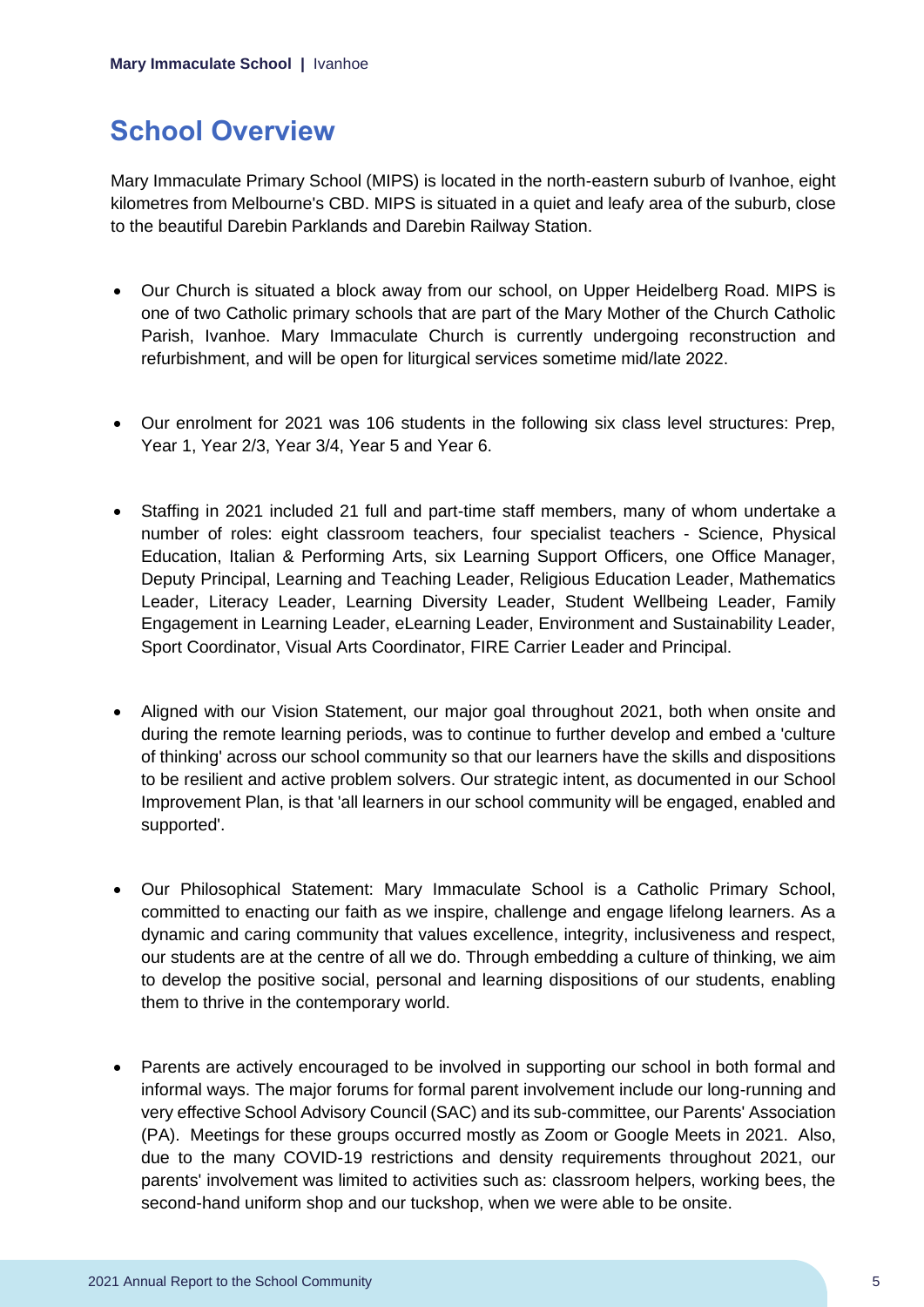- The new Mary Immaculate Primary School Playgroup began in our school hall and due to COVID restrictions, was only able to operate during Term 1. From beginning with only four families, by the end of the year our MIPS Playgroup had fifty families registered.
- TheirCare was newly appointed to operate our before and after school, 'Out of School Hours' program, in our school hall and senior playground area.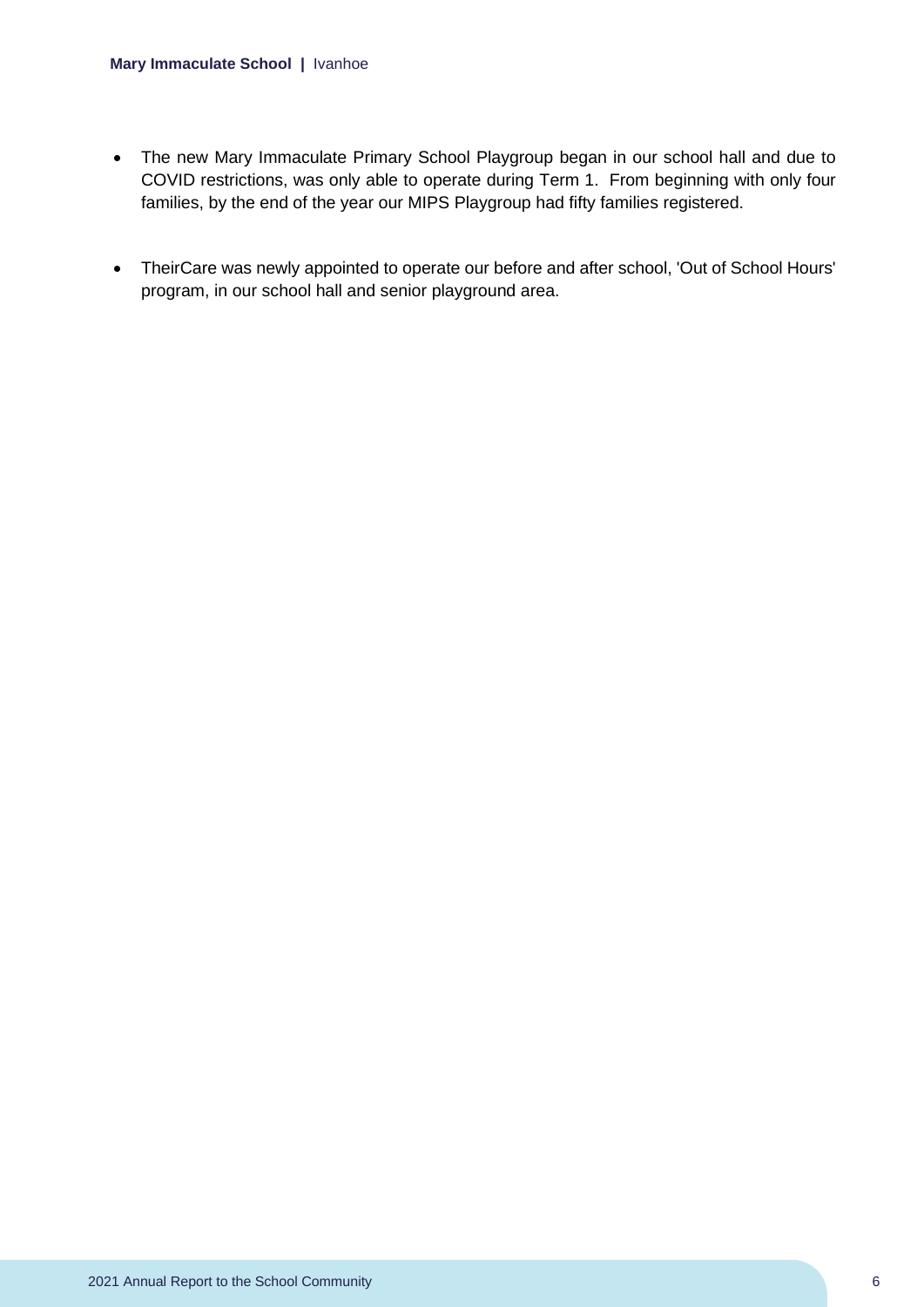# <span id="page-7-0"></span>**Principal's Report**

The Mary Immaculate Primary School community again successfully navigated its way through a very challenging year, ensuring that everyone remained safe and well, and that our students' learning continued to progress. Being flexible and adapting to change, prioritising, innovating and being creative, maintaining connection and community, building resilience, expressing gratitude, remaining hopeful and optimistic, looking out for the wellbeing of self and others, working together, supporting each other, problem-solving...…..are some of the words and phrases that describe how our school adapted to ongoing government requirements and changing learning conditions.

Transitioning throughout the year between learning in the classroom to doing so remotely, continued to present some challenges for teachers, students and parents, but we were able to successfully build on the processes and procedures that we had put in place in the previous school year. 'Google Classroom' and 'Meet' continued to be the online applications that we used to support our students when learning remotely, as well as to maintain as much connection as possible between home and school.

The success during the remote learning periods was due to many factors. Our teachers and education support staff continued to 'go above and beyond', including planning, monitoring and teaching the curriculum online, catering for diverse student needs, supervising and supporting any students who were onsite, ensuring equitable access to devices and resources, and communicating and enforcing clear cyber safe standards. We continued to work in partnership with our parents so that they were enabled to support their children, particularly when they were learning remotely. Our students of course, continued to 'dig deep', try their very best and demonstrate a Growth Mindset through very challenging times. The unwavering commitment of our school community throughout the year as always, focused on our students' wellbeing and best interests.

Even though some school events were cancelled or went ahead in a modified form largely due to ongoing COVID restrictions and density limits, we were able to very successfully conduct and/or celebrate: a number of incursions and excursions; weekly school assemblies - led by our Year 6 student leaders; four Open Days; Welcome Picnic; the Sacraments of Reconciliation, First Communion and Confirmation; Global Multi-faith Climate Action Day; sporting events including netball clinics, soccer round-robin, swimming carnival, Hooptime basketball and Twilight Sports; Ride2School Day; Celebrations of Learning; Footy Day; Year 3 and Year 4 Camp Afternoon; Year 5 and Year 6 Camp to Forest Edge Camp, Prep Afternoon Tea; Year 1 Breakfast; Year 2 Breakfast and Afternoon Tea; Italian Day; and our Mission Fair. In addition, our usual end-ofyear celebrations - the Year 6 Fun Day, Christmas Activity Day and our 'leaving students runthrough', were able to take place.

One of the highlights at the end of Term 4, was our Year 6 Graduation Dinner and Ceremony, held in our school hall rather than at the Heidelberg Golf Club. The Graduation Ceremony was recorded and streamed live so that all members of our school community could view this important event. Our Year 6 students presented their very well-written graduation speeches with maturity and confidence, and they were a credit to their school and their families.

Another important aspect of the 2021 school year, was adapting to a new governance structure with Melbourne Archdiocese Catholic Schools (MACS) becoming the governor of all Catholic primary schools in Melbourne. As part of the change in the governance structure, a suite of system policies were written and the new online financial and staff/student records management system, ICON, was introduced in the majority of Catholic primary schools. Much time and effort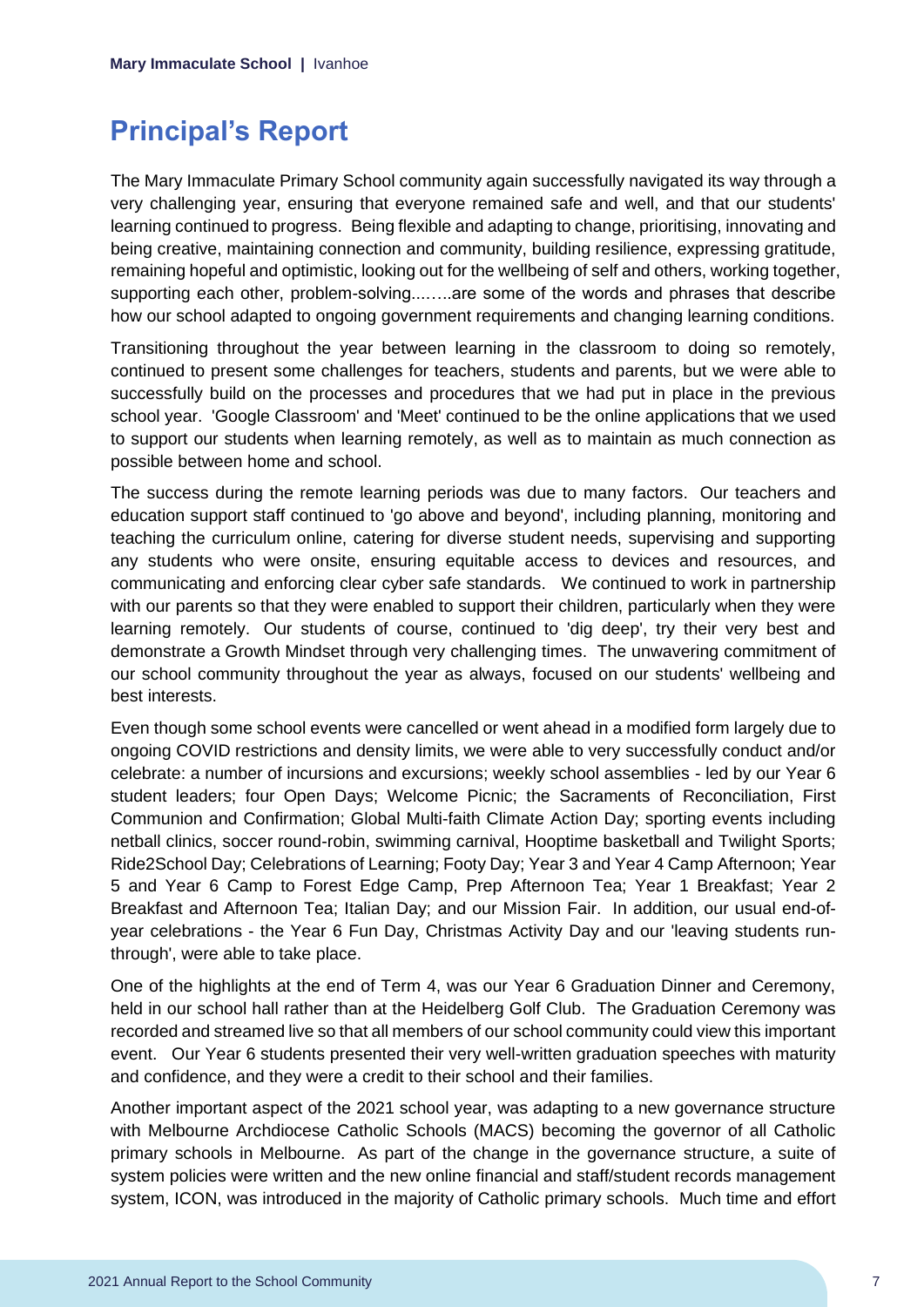went into updating the required policies and completing the training that was required to facilitate the implementation of ICON - all those involved are to be commended for their efforts.

Throughout 2021, our whole school community demonstrated much goodwill and resilience in the face of ongoing challenges. Yet again, we truly lived our Vision of being, *a dynamic and caring community, committed to enacting our faith; inspiring, challenging and engaging lifelong learners.*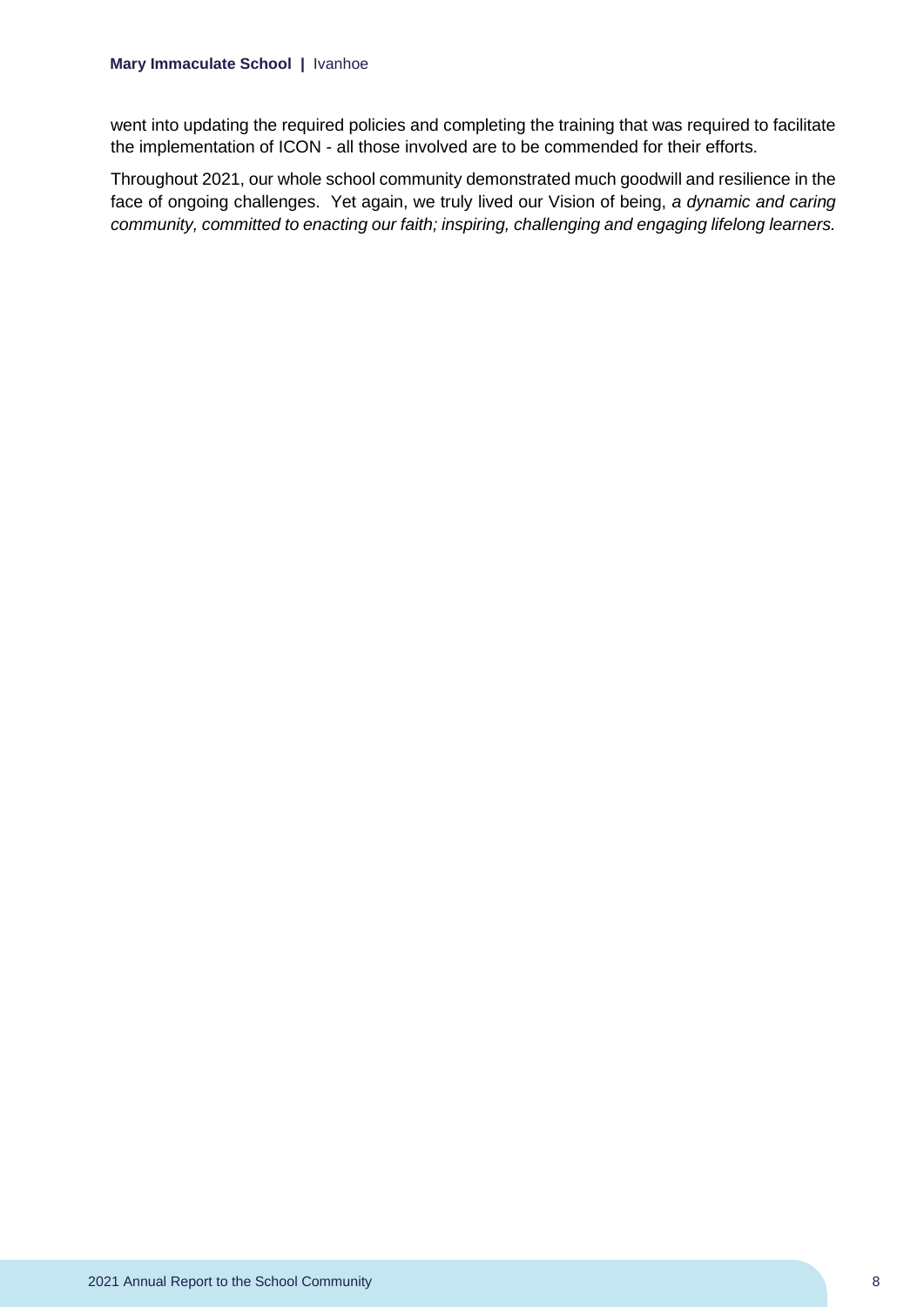# <span id="page-9-0"></span>**Education in Faith**

### **Goals & Intended Outcomes**

- To strengthen the Catholic Identity of our community and to enact faith in and beyond the classroom
- That the practise of our Catholic faith and traditions is valued as central to our Catholic Identity
- That our Catholic faith identity is reflected in respectful actions and interactions of our community
- That contemporary pedagogy will support student engagement in Religious Education

### **Achievements**

- Strong and committed leadership from our Religious Education Leader (REL) working in collaboration with the REL from the other Mary Mother of the Church Catholic Parish Ivanhoe school (St Bernadette's) and the Mary Mother of the Church Catholic Parish Ivanhoe Liturgy Team.
- Our School Vision remains clearly visible in all learning spaces and is referred to regularly as it forms the basis of all we do.
- Our three School Values continue to underpin classroom behaviour expectations, are linked to our Religious Education program, and are regularly referred to in the Student of the Week Awards, at school assemblies and through the school newsletter.
- 2021 RE Scope and Sequence was formulated.
- Parent and Child Sacramental nights were held via Google Meet.
- Our Religious Education program was successfully implemented both onsite and when online, during the remote learning periods. Our teachers planned and delivered engaging and relevant RE lessons, prayer experiences and Christian mediation sessions via Google Classroom, which supported our students' ongoing knowledge acquisition and faith development.
- We supported our parish by participating in the Global Multi-Faith Action Day.
- The school community demonstrated a strong commitment to both local and global social justice issues, and our call to respond compassionately within our Catholic context - our Student Representative Council (SRC) continued to work closely with our Religious Education Leader, Student Wellbeing Leader and Principal.
- Mary Immaculate School continued to respond to its call to service and held our annual Mission Fair. The Year 5 and Year 6 students and their teachers planned and ran our Fair, raising a significant amount of money (\$1300) for CatholicCare.

#### **VALUE ADDED**

• The Year 6 students celebrated the Sacrament of Confirmation.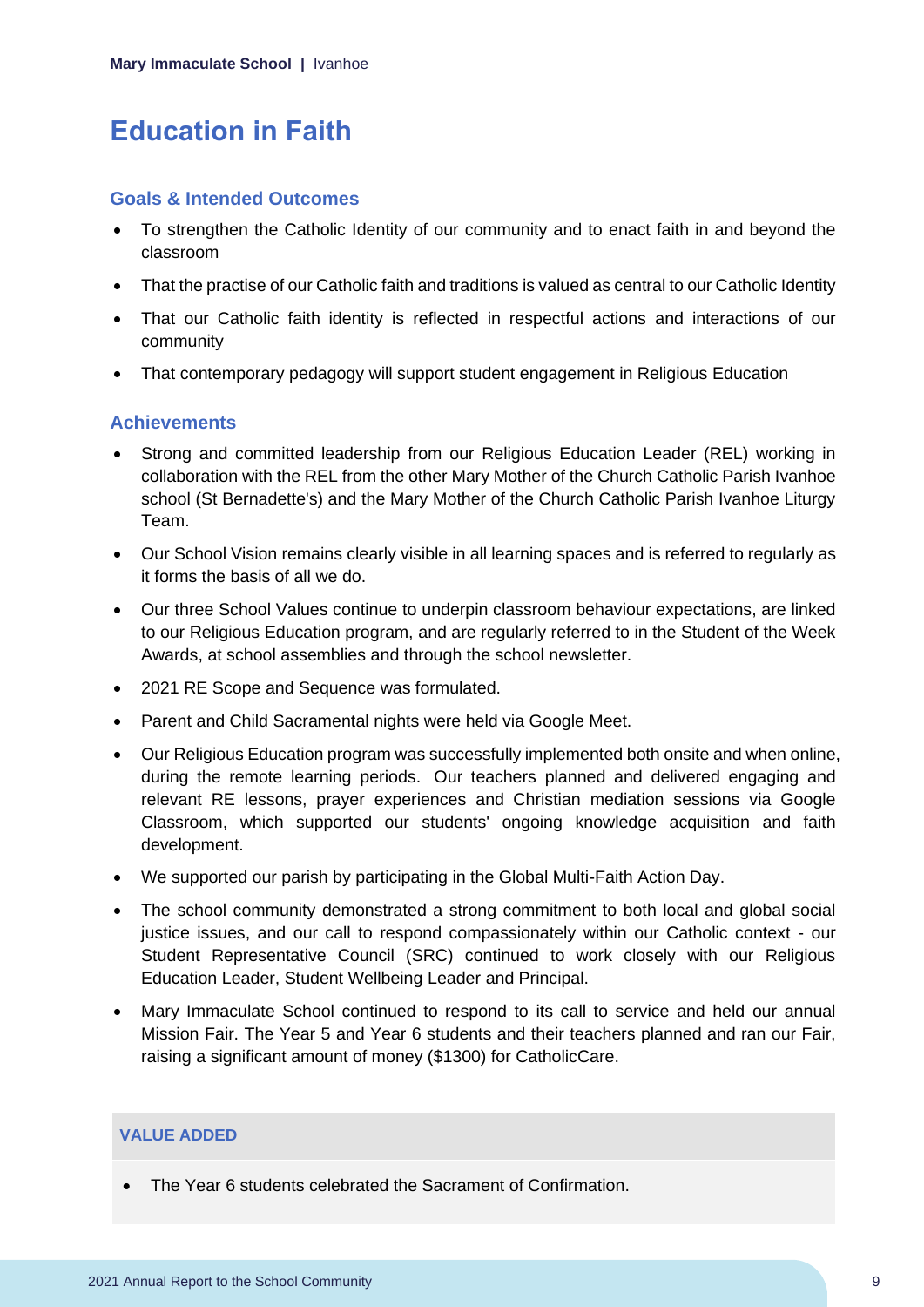- The Year 3 students celebrated the Sacrament of Reconciliation.
- The Year 3 and Year 4 students celebrated the Sacrament of First Communion.
- Parent and Child Sacramental nights were held via Google Meet.
- Our Year 6 Environment Leaders and Liturgy Leaders supported our parish by participating in the Global Multi-Faith Action Day.
- Year 6 student Liturgy Leaders lead the school community in prayer at the conclusion of weekly assemblies - both onsite and remotely.
- Students continued to be rostered to lead daily classroom prayer and meditation both onsite and remotely.
- Emphasis on the Student of the Week Awards continued to become more reflective of our three School Values: 'I am a learner', 'I am a friend' and 'I am respectful'.
- Celebrations of significant school events were held, such as Alleluia Day, ANZAC Day, Remembrance Day and our school Feast Day.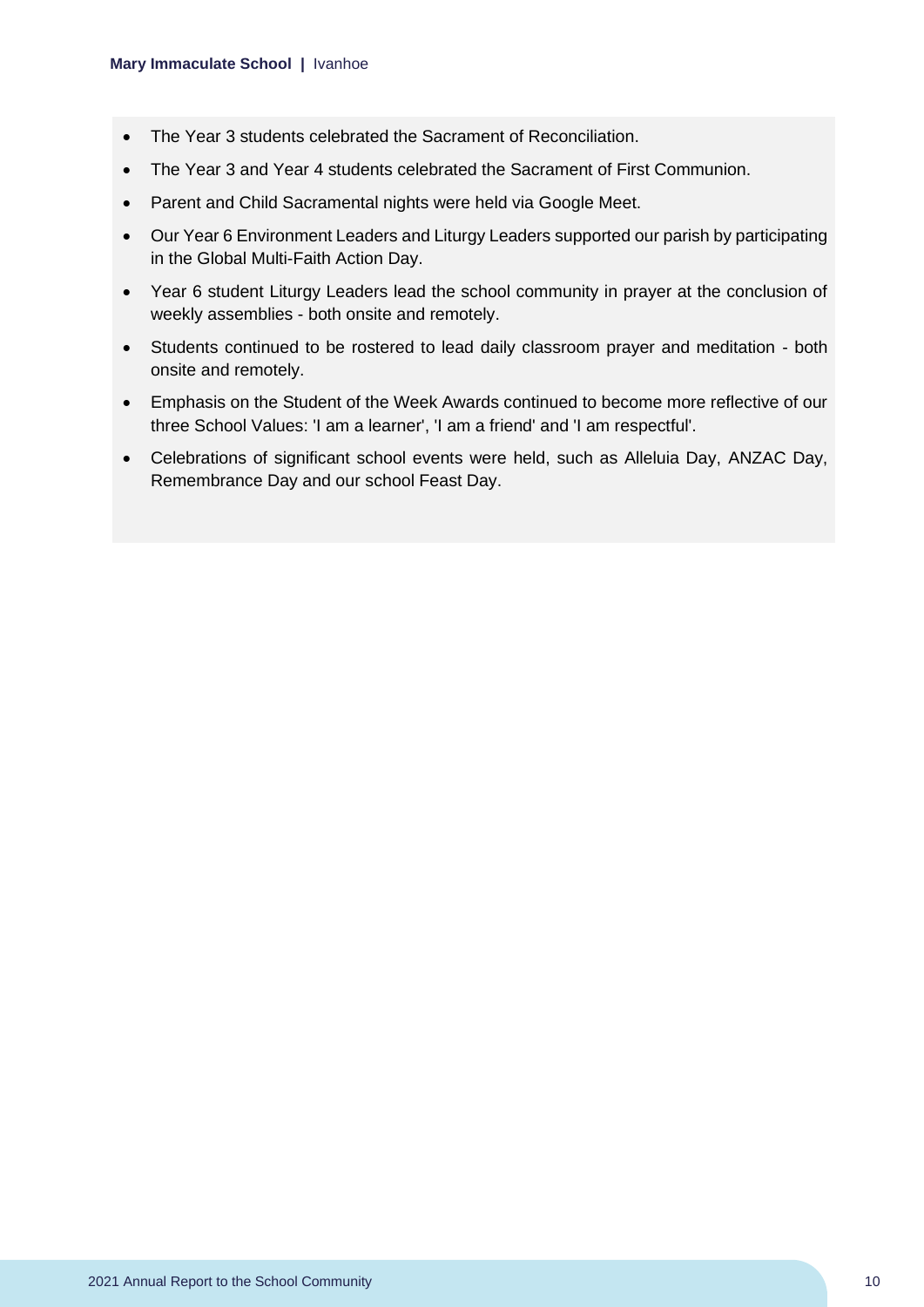# <span id="page-11-0"></span>**Learning & Teaching**

### **Goals & Intended Outcomes**

- To embed a culture of thinking to inspire, challenge and engage learners in the contemporary world
- That learners develop dispositions that enable them to be deep, expansive and innovative thinkers and learners in and beyond the classroom
- That English outcomes will improve
- That Mathematics outcomes will improve

## **Achievements**

- Classroom and specialist teachers very successfully transitioned between onsite and remote learning throughout the year, as required.
- Diverse student learning needs were catered for, providing all of our students with relevant, engaging and differentiated learning experiences — both onsite and during remote learning.
- Ongoing staff PL in ICT skills to ensure the delivery of engaging and relevant online learning experiences.
- Subscribed to a wider range of online educational websites to enhance student learning, both onsite and remotely.
- Google Classroom continued to be used in all year levels as the platform for online learning - used during the remote learning periods and when back onsite.
- When learning remotely, students were able to 'hand-in' their completed learning activities through Classroom, for teacher feedback and assessment.
- Google Meet was used again as a way to communicate 'face-to-face' with students and their parents during the remote learning periods. Meet was also used for Parent/Teacher Conferences, PSG/ILP Meetings, PLTs and staff meetings.
- The school's Assessment Schedule was reviewed and refined to ensure relevant individual and collective student data was collected, recorded and analysed.
- Continued with targeted PLT meetings in Mathematics lead by our Mathematics Leader.
- Continued with targeted PLT meetings English lead by our Literacy Leader.
- Teaching and education support staff participated in MACS 'Intervention Framework' professional learning, led onsite by our Learning Diversity Team.
- The structure of our PLP documentation was reviewed and updated to include 'SMART' goals for students.
- Our junior teaching team, along with our Mathematics Leader, completed professional learning in MACS - Early Number and Algebra project.
- Provided tutoring and targeted intervention for students at risk, both on-site and online during the remote learning periods.
- Developed 2021 Religious Education scope and sequence.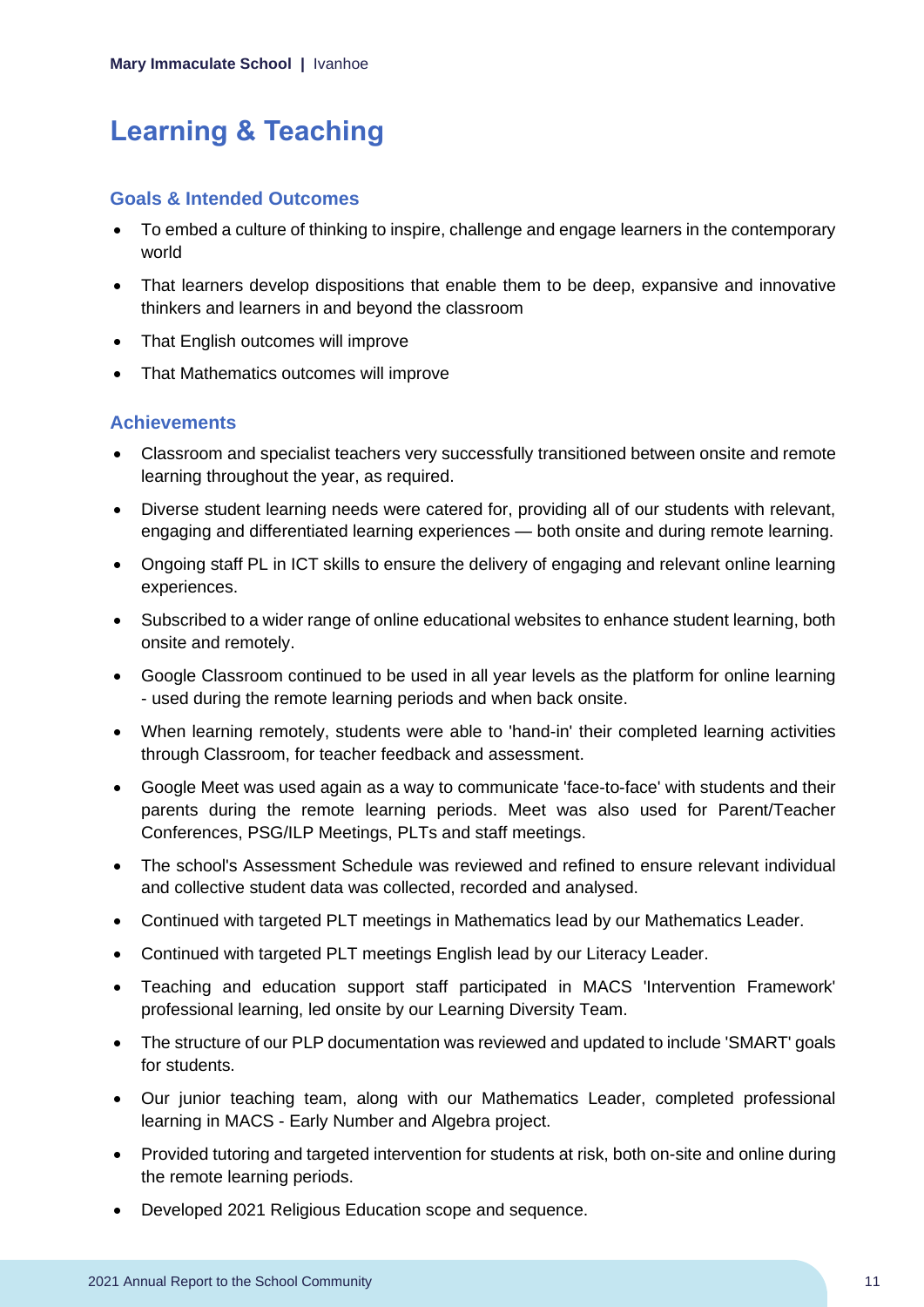- Commenced preparation for NAPLAN Online and participated in School Readiness Testing.
- 'Student of the Week' awards continued to focus on and acknowledge students demonstrating a Growth Mindset, the Habits of Mind and our School Values.
- Our Internet Policy and User Agreement were reviewed to reflect practices during the remote learning period.
- The Semester 2 Student Report was amended to reflect the changes in curriculum delivery due to the remote learning period.
- Students completed 'Passion Projects' when learning remotely on an area of personal interest. These projects were guided by their teachers and students presented their learning to their peers upon return to on-site learning.
- A range of excursions was provided to support all students' learning.
- Online incursions, including Melbourne Zoo sessions, were provided to the students across all year levels during remote learning periods.
- Camp program continued including the Prep afternoon tea, Year 1 breakfast, Year 2 breakfast and afternoon tea, Year 3/4 afternoon activities camp onsite, and Year 5 and Year 6 attended a one night camp at Forest Edge Camp.
- All P-6 students participated in National Simultaneous Storytime.
- Whole school 'Italian Day' which was held in Term 4, showcased aspects of the Italian language and culture including, rotational activities, and gourmet treats of pizza and gelati.
- Science Week was celebrated during the remote learning period with a range of online learning activities.
- Book Week was celebrated remotely with an online performance for the students to view, and a range of learning activities showcasing the shortlisted Children's Book Council of Australia, 'Books of the Year'.
- Christmas was celebrated with an activity day where the students participated in a range of art/craft activities about this religious and festive season.
- A successful application for School Sporting Grants by our sport Coordinator, enabled us to purchase some much-needed sport and Phys. Ed. equipment.

#### **STUDENT LEARNING OUTCOMES**

- The school's Assessment Schedule was implemented for the beginning and end of year assessment periods.
- NAPLAN was conducted on-site in May as required.
- Our Assessment Schedule includes: PAT M and PAT R; South Australian Spelling, running records - text level, Record of Oral Language, Westwood Basic Number Facts, SINE Number, Concepts About Print, writing sample analysis using the NAPLAN Writing Guide.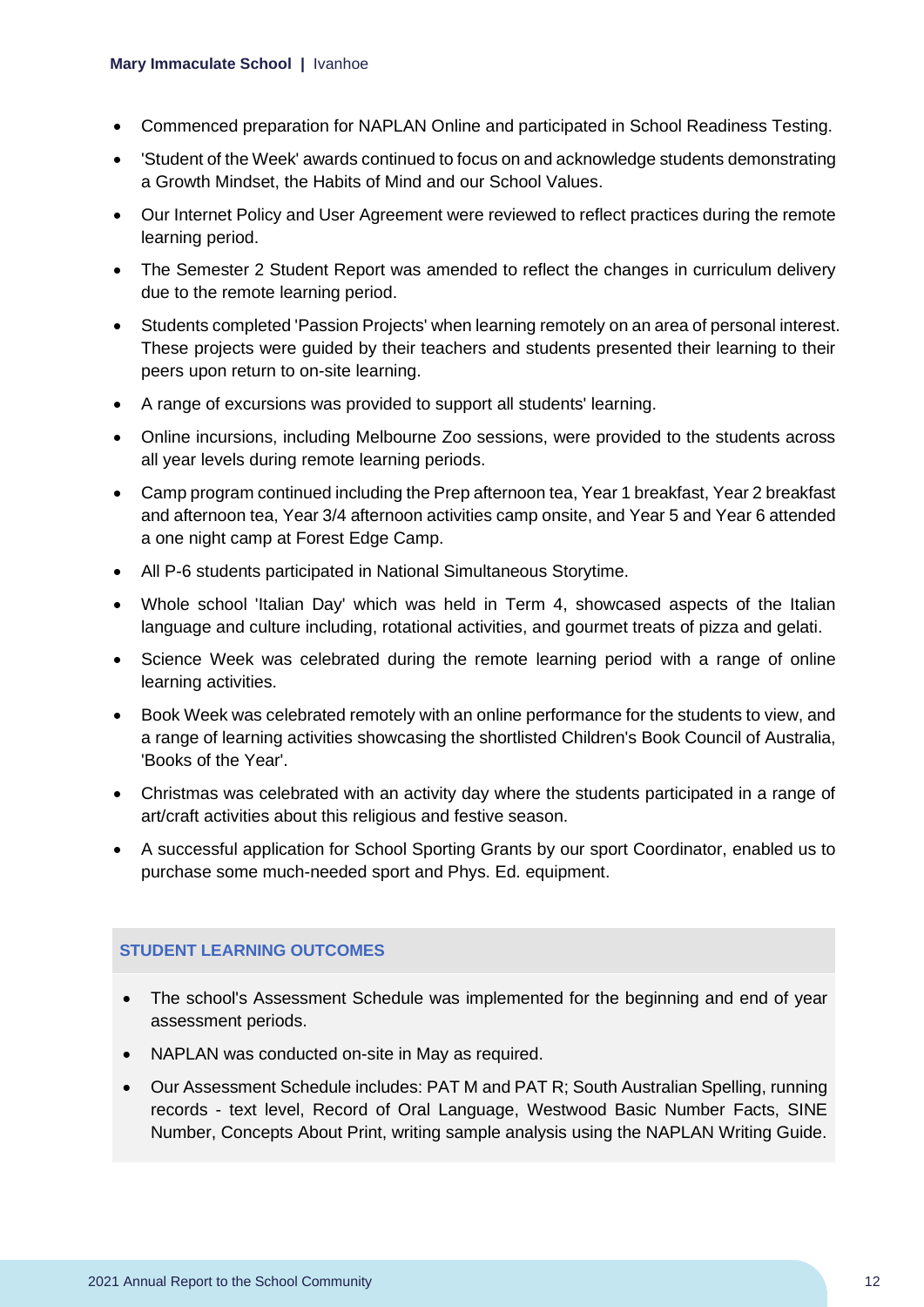- Individual and collective student data, collected via the Assessment Schedule, continued to be recorded on the Class Data Sheets, which enabled student progress to be tracked, as well as informing learning and teaching programs and targeted intervention.
- Pre- and post- assessments continued for all Mathematics units of work.
- The Prep and Year 1 teachers administered the Early Number and Algebra assessment as part of their involvement in the Early Number and Algebra PL series.
- Teachers continued with their ongoing monitoring and assessment of student performance through assessment tasks in all learning areas. Individual and collective student progress continued to be analysed at level planning meetings and PLTs.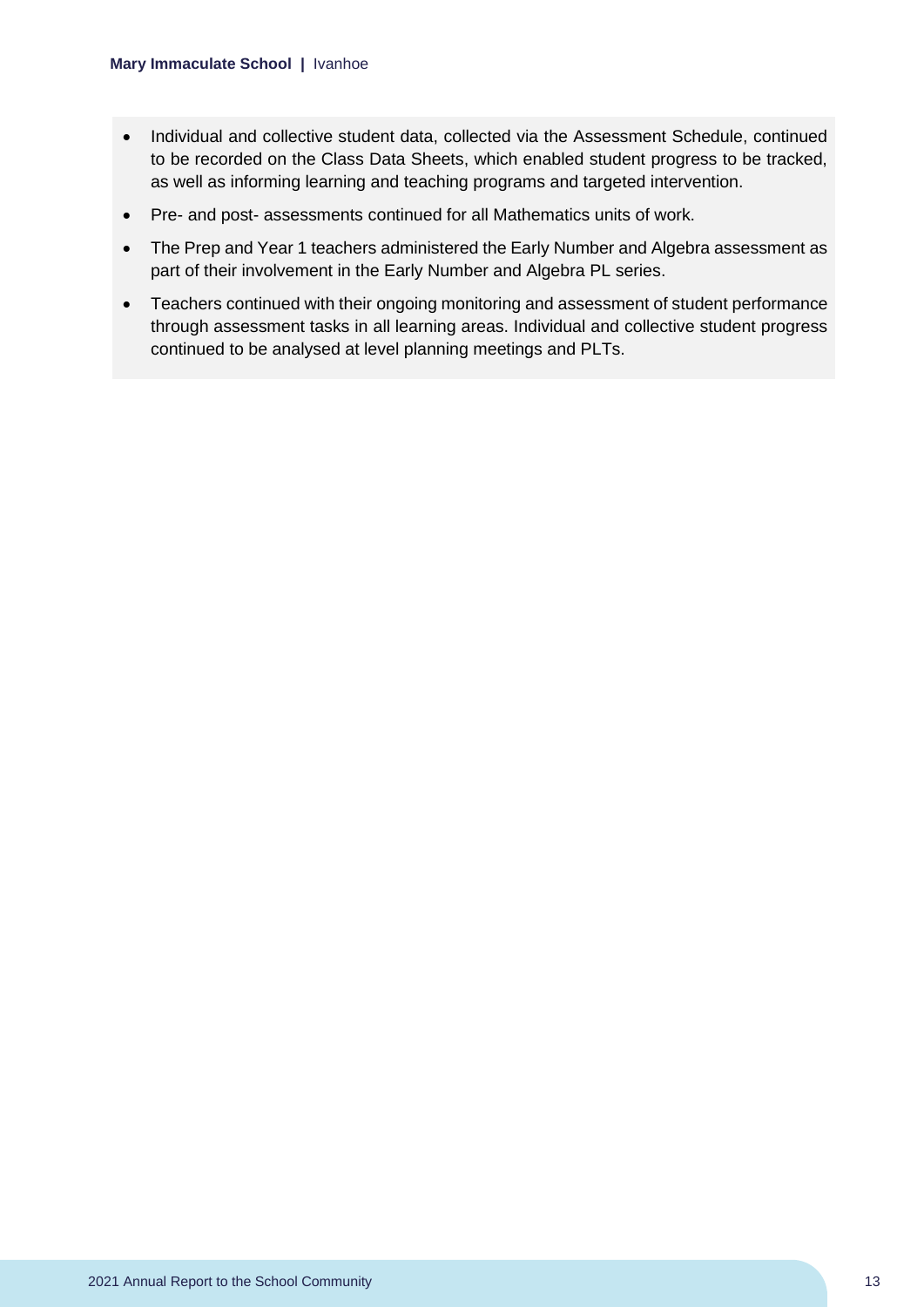| <b>NAPLAN TESTS</b>            | 2019<br>$\frac{0}{0}$ | 2020                         | $2019 - 2020$<br><b>Changes</b> | 2021<br>$\frac{0}{0}$ | $2020 - 2021$<br><b>Changes</b> |
|--------------------------------|-----------------------|------------------------------|---------------------------------|-----------------------|---------------------------------|
|                                |                       | $\star$                      | $\star$                         |                       | $\star$                         |
| YR 03 Grammar &<br>Punctuation | 100.0                 | $\qquad \qquad \blacksquare$ | $\overline{\phantom{a}}$        | 100.0                 |                                 |
| <b>YR 03 Numeracy</b>          | 100.0                 | $\qquad \qquad \blacksquare$ | $\overline{\phantom{a}}$        | 100.0                 |                                 |
| <b>YR 03 Reading</b>           | 100.0                 | $\overline{\phantom{a}}$     |                                 | 100.0                 |                                 |
| <b>YR 03 Spelling</b>          | 100.0                 | $\overline{\phantom{a}}$     | $\overline{\phantom{a}}$        | 100.0                 |                                 |
| <b>YR 03 Writing</b>           | 100.0                 | -                            |                                 | 100.0                 |                                 |
| YR 05 Grammar &<br>Punctuation | 100.0                 | -                            |                                 | 100.0                 |                                 |
| <b>YR 05 Numeracy</b>          | 100.0                 | $\overline{\phantom{0}}$     |                                 | 100.0                 |                                 |
| <b>YR 05 Reading</b>           | 100.0                 | $\overline{\phantom{a}}$     |                                 | 100.0                 |                                 |
| <b>YR 05 Spelling</b>          | 100.0                 | $\qquad \qquad \blacksquare$ |                                 | 100.0                 |                                 |
| <b>YR 05 Writing</b>           | 100.0                 | -                            |                                 | 100.0                 |                                 |

#### **PROPORTION OF STUDENTS MEETING THE MINIMUM STANDARDS**

\* There are no NAPLAN results to report in 2020 as the Australian Government decided that due to the COVID-19 pandemic NAPLAN Assessments would not take place.

\*\* Data cannot be reported for this year as the number of students that sat the test was below 5 and the data has been suppressed for privacy reasons in accordance with the ACARA NAPLAN data reporting provisions.

\*\*\* No students sat the NAPLAN tests in this year level and in one or both of the relevant years.



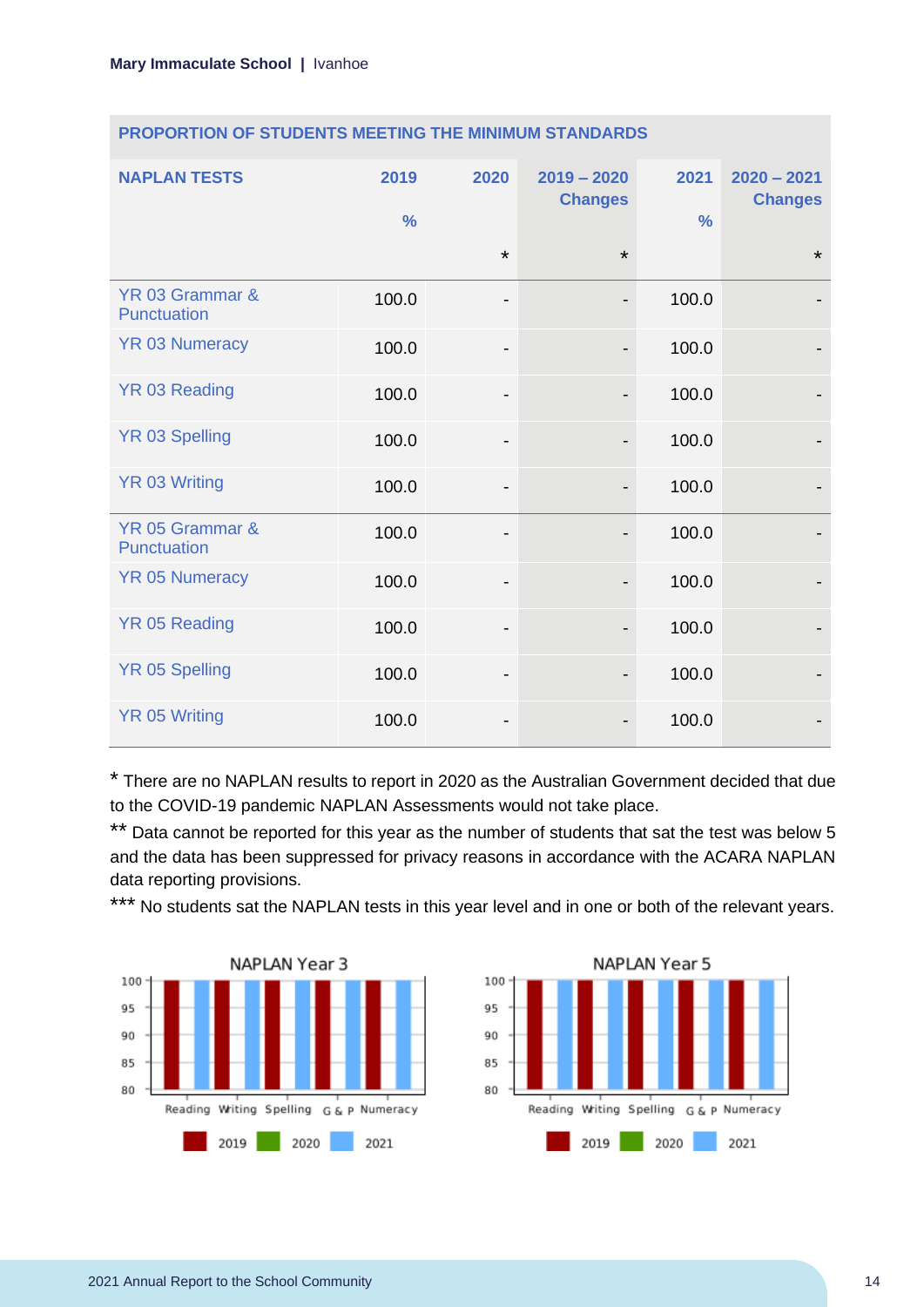# <span id="page-15-0"></span>**Student Wellbeing**

### **Goals & Intended Outcomes**

- To develop and enhance social skills and personal dispositions so that all students thrive
- That all students have a sense of wellbeing and that they feel safe and valued
- That students develop resilience through a positive outlook
- That our Catholic faith is reflected in respectful actions and interactions of our community

## **Achievements**

- Students articulate and demonstrate our three School Values in their daily interactions, and in their orientations to learning.
- A strong partnership exists between Mary Immaculate School and the Ivanhoe Parish that provides students with support for their spiritual development and expression of their Catholic identity.
- Our data collection and reporting processes support the identification of students' diverse learning needs, and in turn, formalise the planning of explicit differentiated adjustments for their learning.
- Trust and confidence is expressed by parents and students in their committed and caring teachers and leaders.
- The school's leadership team and staff are committed to driving teaching approaches for the development of positive learning dispositions.
- 'The Resilience Project' social and emotional development program continued throughout the year, both when onsite and also through 'The Resilience Project @ Home' during the remote learning periods - enabling the ongoing social and emotional learning and support for our students. This was of particular importance in 2021, due to the challenges presented with COVID-19.
- The 'Rights, Responsibilities and Respectful Relationships Program' continued to be used to supplement The Resilience Project.
- Continued promotion of student voice through strategies, such as, regular Social Circles P-6, SRC, Principal's 'open door' policy.
- Ongoing approaches and strategies embedded in practice include: Circle Time, the Habits of Mind, Restorative Practices, Growth Mindset and regular, documented Social and Emotional Learning sessions for all students in P-6.
- Counselling from experienced and qualified psychologist, Marisa Abate, from Counselling Victoria, offered at no cost to families to support our students' wellbeing.
- 'Student Conversations' remained a standing item at staff meetings as a forum for confidential discussion regarding any students of concern.
- Both our class and playground 'Behaviour Support' books contain few entries about students not following our three School Values.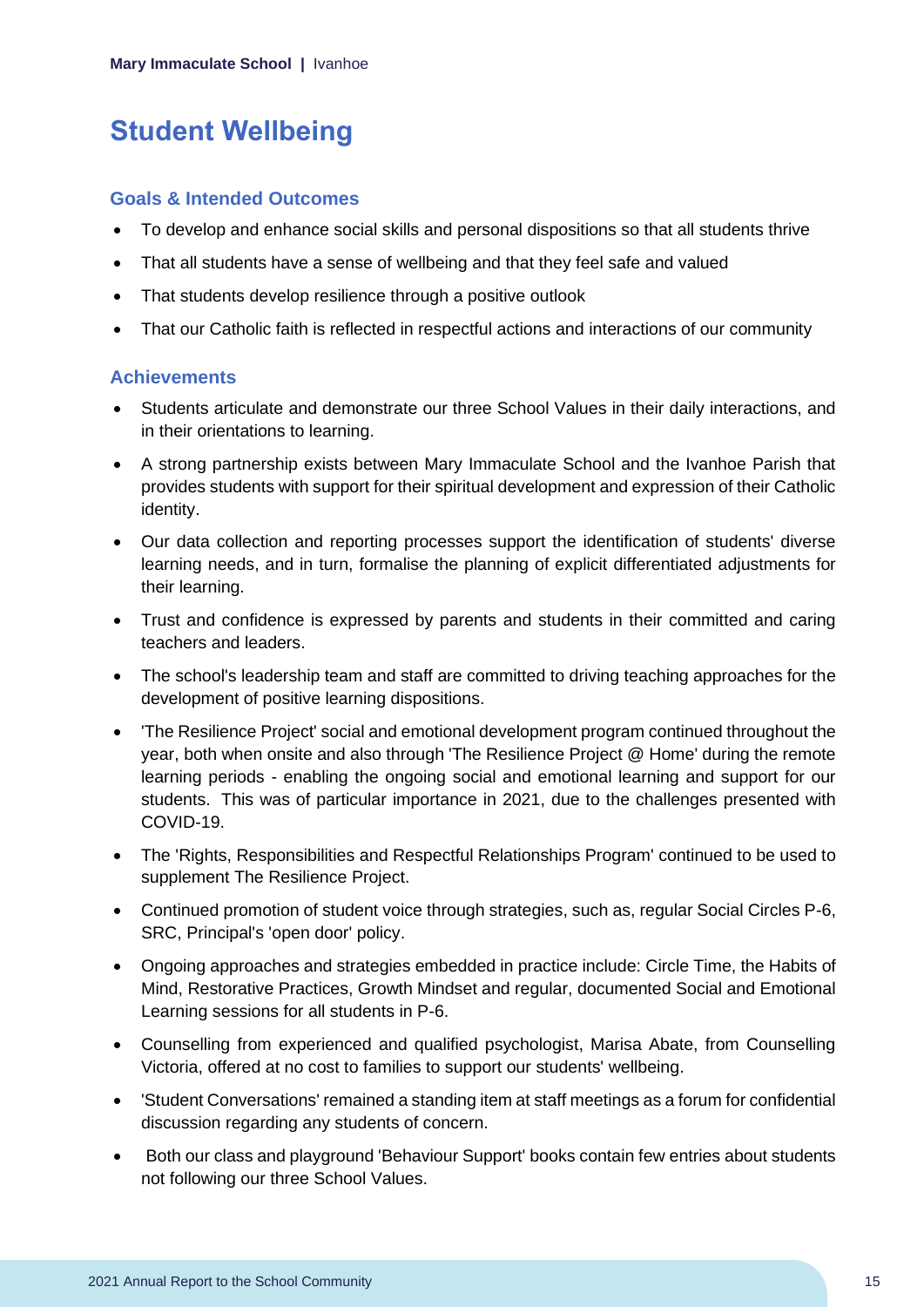### **VALUE ADDED**

- During the remote learning periods, class and specialist teachers held regular small groups and whole class P-6 Google Meets. These Meets aimed to support student-to-student and teacher-to-student contact, and provided opportunities for wellbeing check-ins. Class teacher also emailed parents weekly, to check in about their child/ren and how they were managing being offsite and if there was anything the school could do to be of support.
- A rock painting kit was given to each student during a remote learning period for them to have fun decorating the rocks with the well-being theme of 'Hope Rocks', which on their return to school, formed a fabulous, whole school art installation at the main entrance.
- Our Year 6 Student Leaders continued to lead our weekly assemblies both onsite and those held online.
- Student Representative Council continued with our student representatives and Wellbeing Leader meeting regularly to plan for social justice initiatives and to provide an opportunity for increased student voice.
- High level of social justice activities and initiatives which included: Caritas Project Compassion, Mission Fair - CatholicCare and the St Vincent De Paul Christmas Hampers.
- Our three School Values continue to underpin school-wide behaviour expectations.
- School Wide Positive Behaviour matrix continued to be reviewed, refined, referred to in classrooms and student voice was sought.
- Maintained whole school Christian Meditation for at least three sessions a week onsite and remotely.
- Student of the Week Awards continued to focus on and acknowledge students demonstrating Growth Mindset, Habits of Mind and our School Values.
- Reviewed and revised our Child Safe Policy in consultation with all staff and the school community was informed.
- Staff were given targeted professional learning on the PROTECT documents.
- All staff completed the Mandatory Reporting online modules.
- Child Safe continues to be a standing item on our weekly staff and leadership team meeting agendas.
- Learning Support Officers continue to support students identified with diverse learning needs - both onsite and remotely. Their timetable was reviewed regularly to prioritise the most targeted support.
- Personalised Learning Plans educational and behavioural devised for students requiring additional support, together with regular Parent Support Group meetings.
- Learning Support Officers continue to be rostered on for recess and lunch play yard duties, to support students with diverse learning needs.
- Intervention programs and support for students identified as 'at risk' continued, including literacy and numeracy support.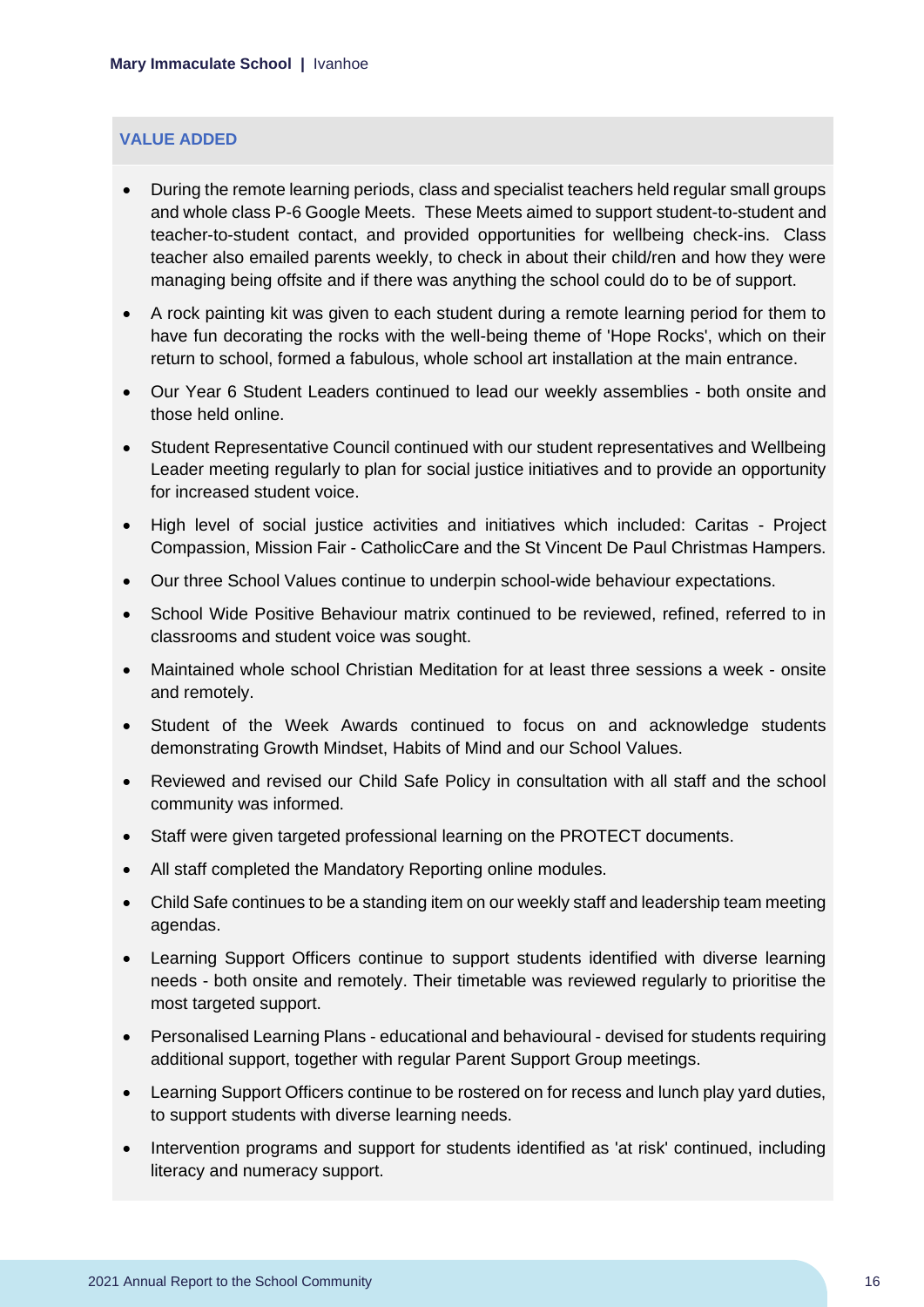- The following extra curricula activities were provided for students during lunchtimes when onsite; Chess Club (and remotely), Kelly Sports, Library, MIPS Green Rangers and Garden Club.
- Our Prep Orientation Program continued to ensure that our new Prep students experienced a positive transition from kindergarten to school.
- Our successful Prep/Year 6 Buddy Program continued.
- Wellbeing Leader provided professional learning/reading to staff.
- School re-subscribed to Michael Gross', 'Parenting Ideas' online platform which provides child development and parenting advice. Articles from 'Parenting Ideas' were regularly included in the school newsletter to support our parents to support their child's wellbeing.

#### **STUDENT SATISFACTION**

Our students did not participate in the MACSSIS in 2021. Feedback from our students indicates that they felt supported in their learning, both when on-site and when learning remotely. Our Year 6 students' graduation speeches delivered to their parents, classmates and staff at the end of the year, included many comments about them feeling known, valued, safe and respected. Prospective parents who participated in school tours led by our Year 6 students, were unanimous in their positive feedback about how confidently and competently the students spoke about our three School Values, their learning, leadership roles, specialist classes, buddy program, excursions/camps/incursions, social justice initiatives, caring staff and the wide range of opportunities offered at their school. Our teachers received much positive feedback from our parents regarding how engaged, supported and appropriately challenged their children were throughout the year, both when on-site and during the periods of remote learning - our parents expressed their gratitude and appreciation for the efforts of our staff.

#### **STUDENT ATTENDANCE**

In line with our Attendance Policy, all student attendance is monitored twice daily and absences are recorded the NForma program - NRoll. Each classroom teacher has their own login and password to access Nforma. All absences are recorded and notes from parents and caregivers must be kept and submitted for archiving at the end of the year. Teachers, including specialist teachers, will record absences from school or class.

Any unexplained absences are to be reported to the Office Manager by 9:15am, who will telephone parents on the morning of absence. Parents are required to send a note/email/SkoolBag notification to the class teacher explaining the reason for the child's absence. The Principal and parents will be notified by teachers regarding unsatisfactory or irregular student attendance. Attendance is recorded on the students' reports twice a year.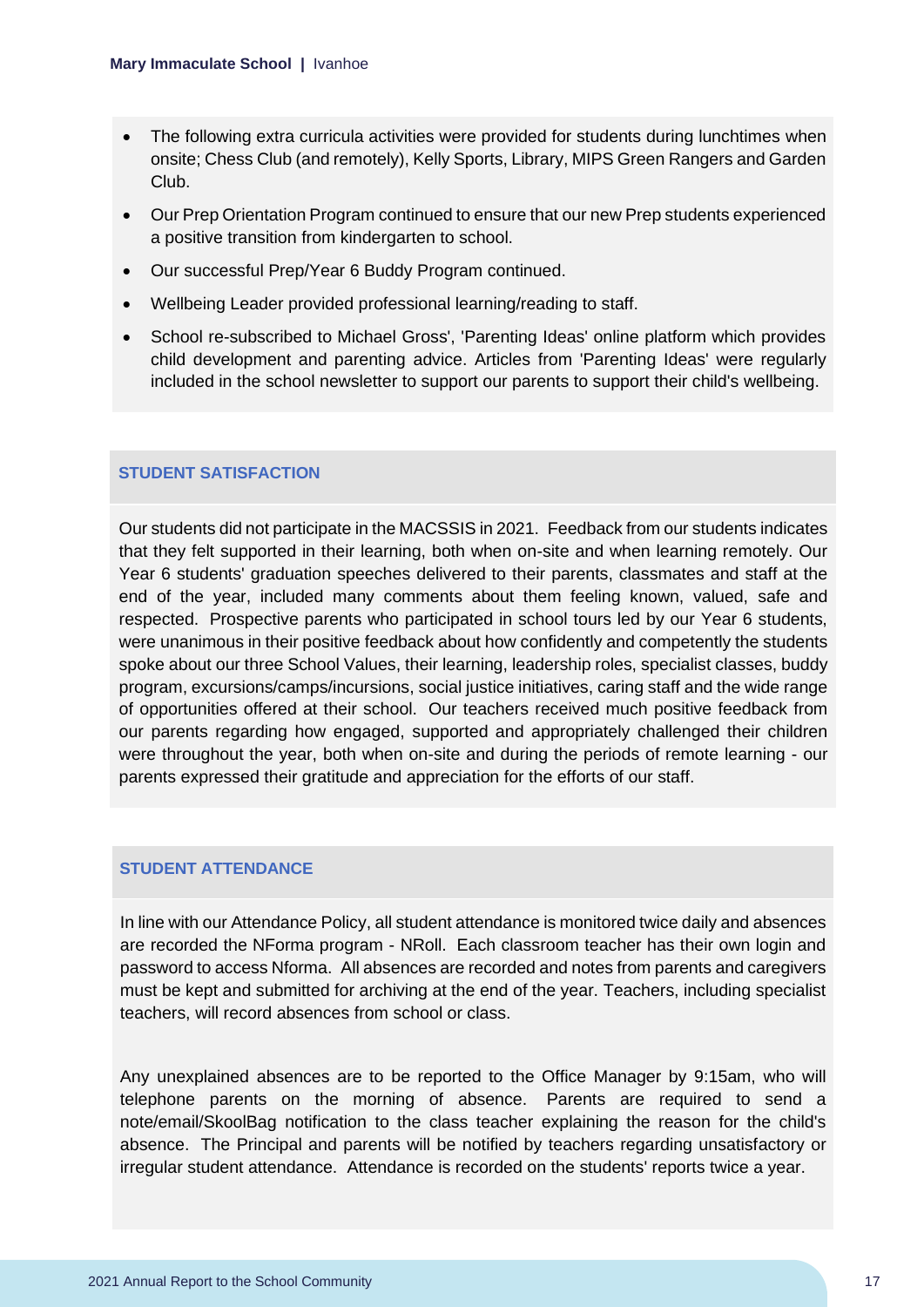During the remote learning periods due to COVID-19, class and specialist teachers monitored student attendance through their activity on Google Classroom and Google Meets. Teachers rang and/or emailed parents if their child was not active on the online platforms.

| AVERAGE STUDENT ATTENDANCE RATE BY YEAR LEVEL |       |
|-----------------------------------------------|-------|
| <b>Y01</b>                                    | 96.6% |
| <b>Y02</b>                                    | 95.8% |
| <b>Y03</b>                                    | 97.4% |
| <b>Y04</b>                                    | 94.7% |
| <b>Y05</b>                                    | 95.9% |
| <b>Y06</b>                                    | 94.3% |
| Overall average attendance                    | 95.8% |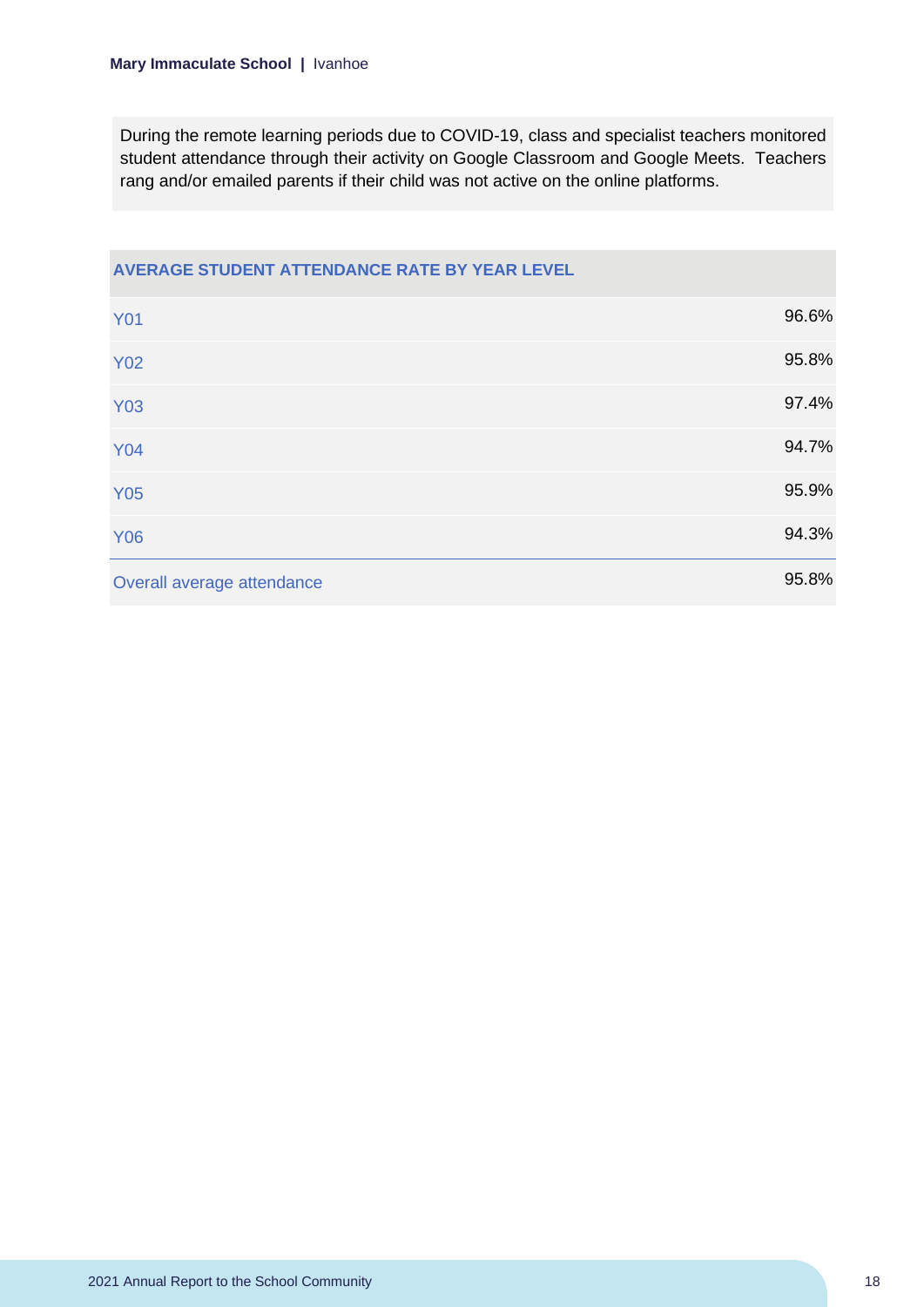# <span id="page-19-0"></span>**Child Safe Standards**

### **Goals & Intended Outcomes**

Mary Immaculate Primary School continues to hold the care, safety and wellbeing of our students as a central and fundamental responsibility of our school. Our commitment is drawn from an inherent belief in the teaching and the mission of the Gospel. Mary Immaculate Primary School acknowledges that creating and maintaining a Child Safe environment, is a proactive and dynamic process that involves active participation and a shared responsibility from all within the school community.

Throughout 2021, our school sought to further embed its Child Safe strategies through the ongoing review and implementation of policies and procedures. Ongoing Professional learning continued for all staff members to ensure that we meet our obligations regarding the protection and reporting of allegations or disclosures of abuse.

## **Achievements**

#### **Embedding of policies and commitments into every day practice:**

- Child Safety Standards remain a regular agenda item at staff and leadership team meetings where the effectiveness of the school's Child Safety strategies and risk management processes are monitored and reviewed.
- Staff participated in regular briefings and presentations on the school's Child Safety Strategy with a focus on classroom and student management, duty of care, and reporting requirements.
- The school's Leadership Team form the Child Safe Team and regularly review and disseminate information regarding school policies and procedures, and staff legal obligations, including the 'PROTECT, Identifying and Responding to all Forms of Abuse in Victorian Schools' document.
- Our Child Safe Policy was reviewed and updated in line with MACS governance requirements.
- Our 'Child Safe Risk Register' was reviewed and updated.
- 'Mary Immaculate School is a Child Safe School' posters continued to be on display in prominent areas of the school.
- Child Safe practices align with our three School Values and our Vision Statement.
- All Google Meets with students were conducted as small groups or whole class. Individual Meets with students did not occur unless a parent was present. Parents were informed that all Google Meets were recorded for well-being and safety purposes.
- The school takes account of and makes reasonable efforts to accommodate the diversity of all students in implementing the Child Safe Standards.
- Our Internet User Policy and Agreement was reviewed and updated to ensure the safety of our students accessing the internet.
- We initiated a Remote Learning User Agreement and Policy to ensure the safety of our students when learning remotely.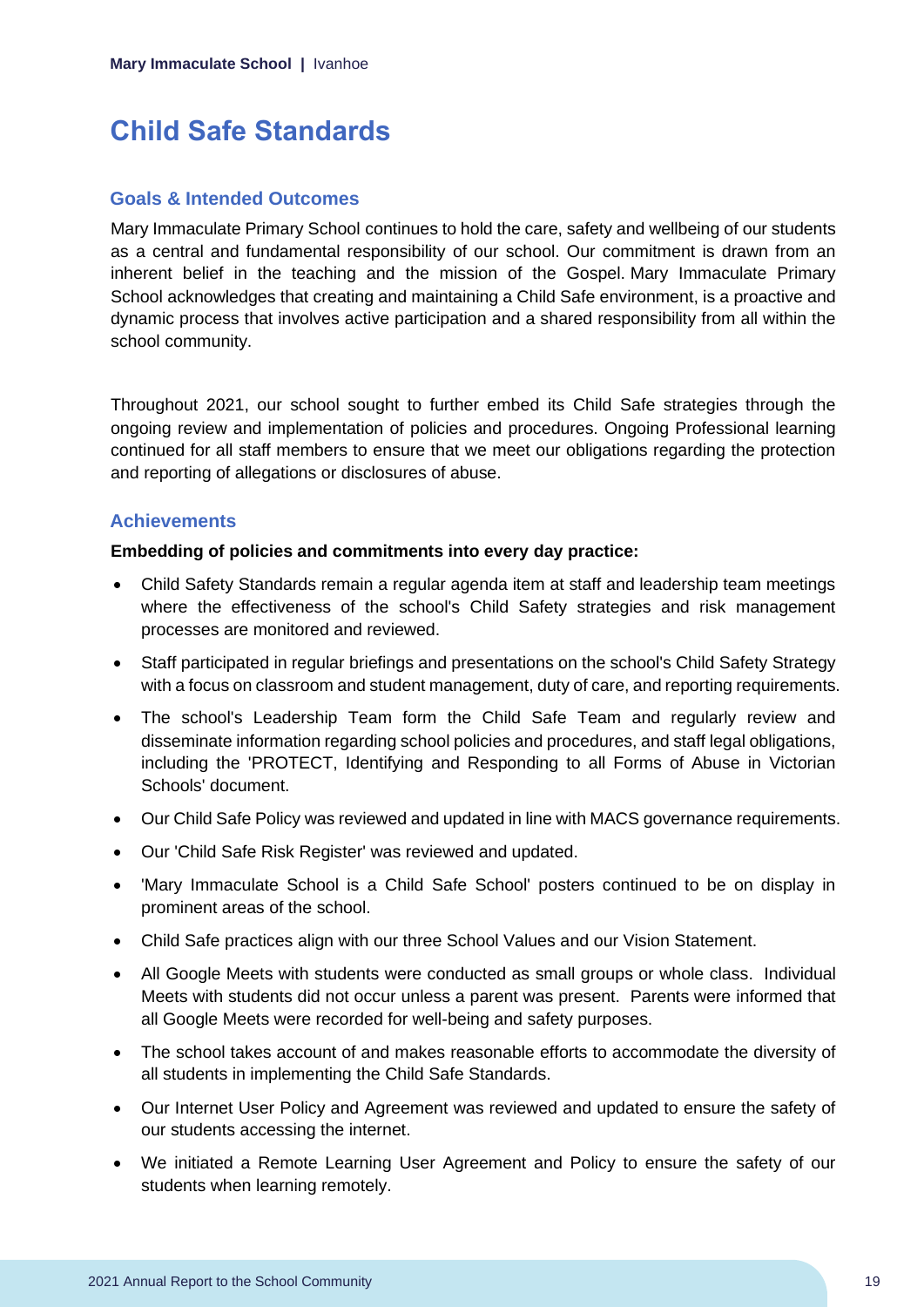#### **Professional learning of teachers, non-teaching staff and volunteers:**

- All teaching and non-teaching staff members participate in annual Child Safe Standards 'refresher training' and are required to read and sign the school's 'Child Safety Code of Conduct' annually.
- Volunteers are provided with regular briefings on acceptable behaviours and are required to read and sign the school's 'Child Safe Code of Conduct' when they enter the school site for the first time.
- Staff members have completed the Victorian Department of Education and Training's on-line Mandatory Reporting modules.
- Staff members are briefed annually on the 'PROTECT, Identifying and Responding to all Forms of Abuse in Victorian Schools' document.

#### **The participation & empowerment of students**

Providing our students with a 'voice' is critical in ensuring their well-being and safety. Education about healthy and respectful relationships, both face-to-face and online, and the development of resilience through their participation in the 'Rights, Responsibilities and Respectful Relationships' and 'The Resilience Project' programs, played a fundamental role in achieving this outcome. Also providing our students with regular 'Social Circle Time' ensured that there were many opportunities for our students to communicate what was working well and any areas that may require attention. Our Student Representative Council is another avenue for authentic student voice, for all students from Prep to Year 6.

#### **Engagement with families and the community**

- Mary Immaculate Primary School continues to actively engage the school community in all aspects of Child Safety to further disseminate the requirements of the Child Safe Standards, the school's Code of Conduct and its expectations of those who intend to participate in 'Child Connected Work'.
- The school's 'Child Safety Strategy' is communicated to all members of the school community at enrolment, and via the school newsletter, letters requiring volunteers and on our website.
- The Principal continues to be a member of the Parish Safeguarding Committee. Our school's Child Safe posters continue to be adopted by the three parish churches.
- Procedures about our student Google Meets during the remote learning periods were communicated to parents and students, and their feedback sought.
- One of the parent roles on our School Advisory Council is the Family Engagement Officer.

#### **Human Resource Practices**

- We continued to implement robust human resource practices ensuring the suitability of any staff member or volunteer permitted to participate in 'Child Connected Works'.
- The 'Guidelines for the Employment of Staff in Catholic Schools' was used when recruiting a new staff member.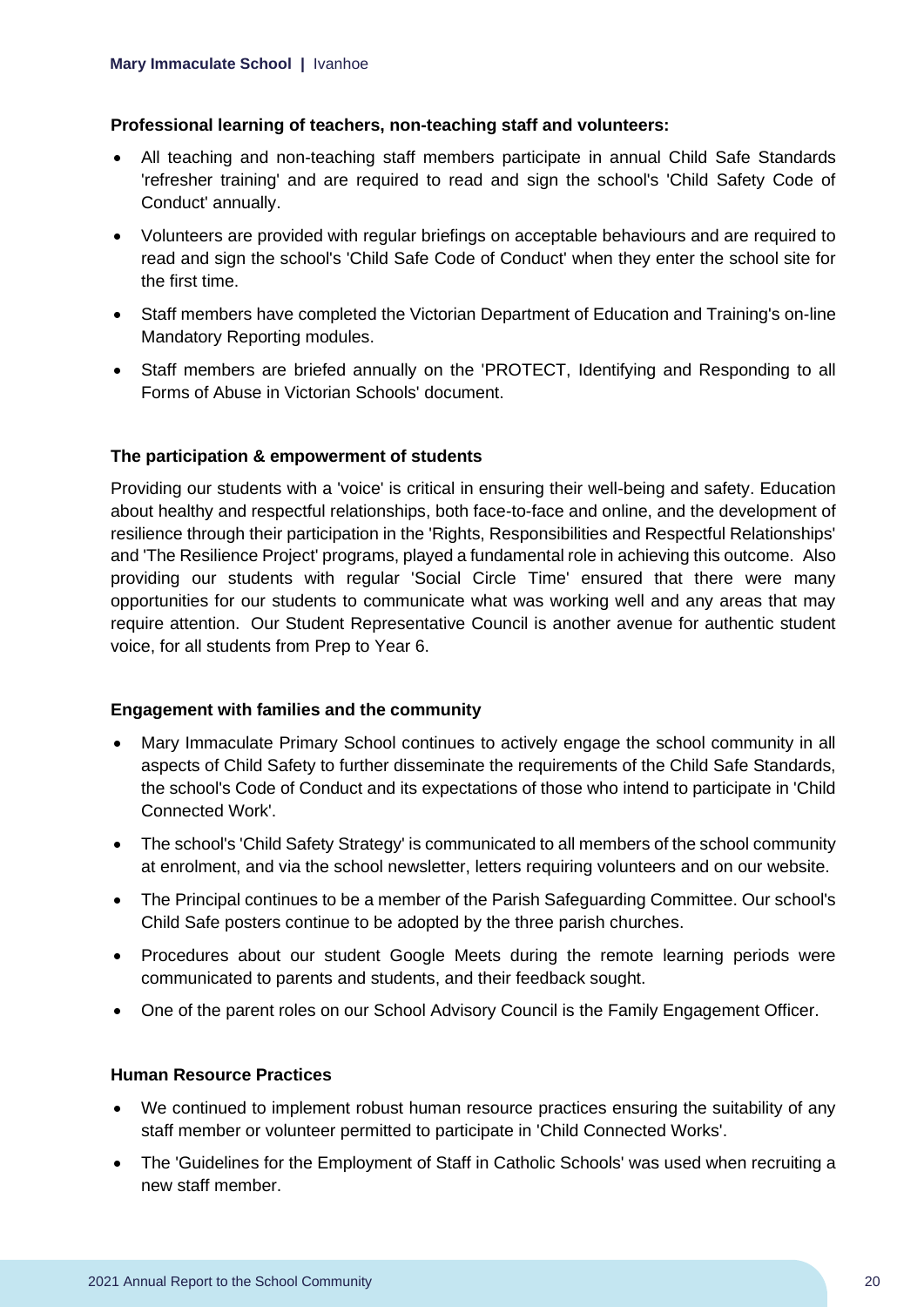• The school implemented rigorous advertising and screening processes which have a Child Safety focus and include: position advertisements; position descriptions; referee checks; Key Performance Indicators have a Child Safety focus; Victorian Institute of Teaching Registration (VIT) - register kept; Working With Children Checks & National Criminal Record Checks register maintained; and the screening of Casual Relief Teachers, Contractors and Volunteers.

### **Child Safety - Risk Management Practices**

- Our Risk Register was monitored, reviewed and updated.
- The Principal conducted a Child Safety Risk Register Briefing with staff.
- 'Child Safe Issues' continued to be a standing item on all staff and leadership team meetings.
- Throughout remote learning and returns to on-site learning, for any excursion or incursion, we ensured students were safe through our risk management practices such as student-staff ratios, appropriate checks on all presenters etc.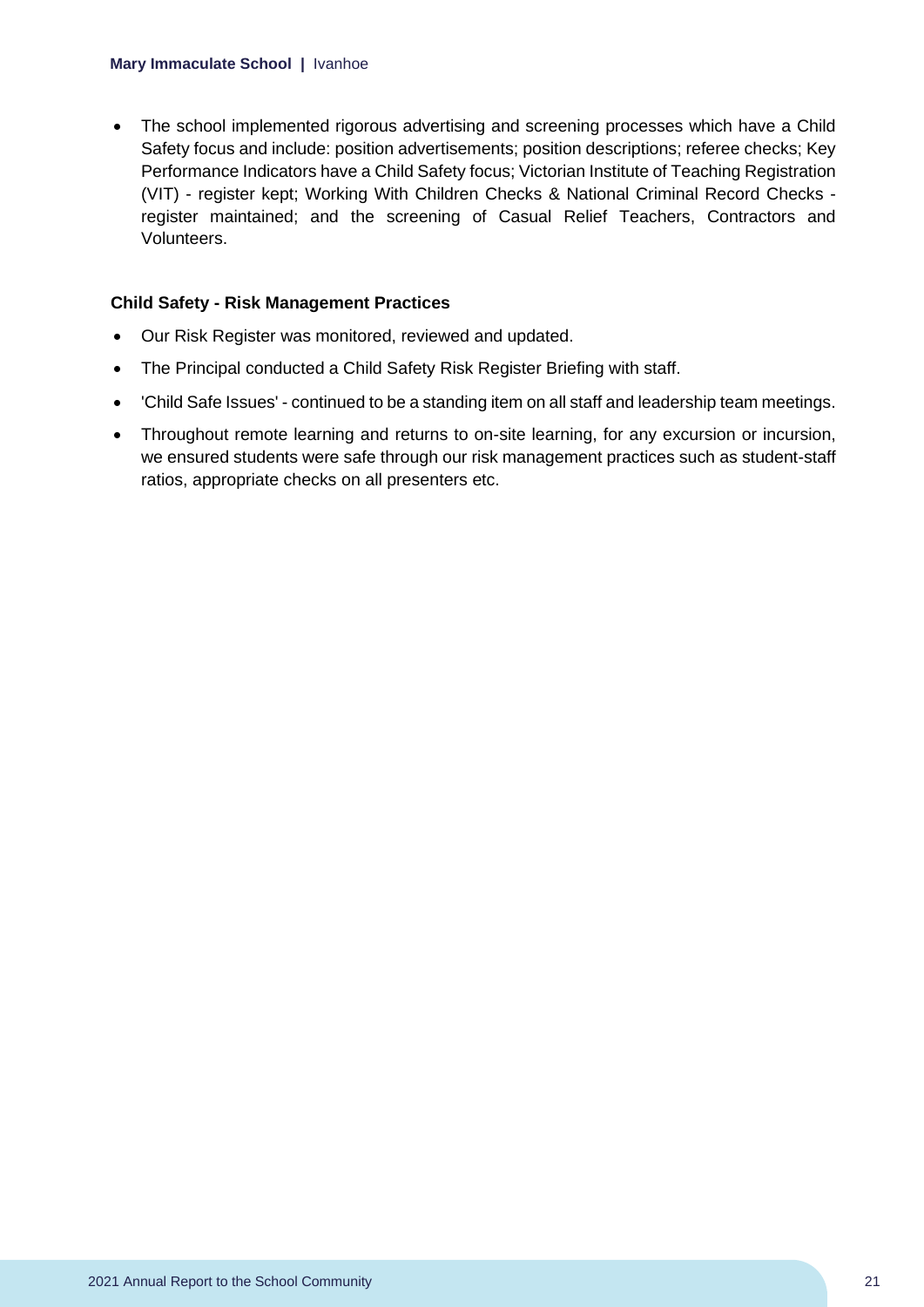# <span id="page-22-0"></span>**Leadership & Management**

## **Goals & Intended Outcomes**

- To further embed a professional learning culture in and beyond the classroom
- That a culture of high expectations and best practice is further developed and embedded
- That clarity regarding the roles and expectations of all staff members will improve

## **Achievements**

- The Leadership Team consisting of the Principal, Deputy Principal/Religious Education Leader, Learning and Teaching Leader, Literacy Leader, Mathematics Leader and Student Wellbeing/Learning Diversity Leader, met regularly to discuss and complete operational items as well as to plan for future direction.
- The Leadership Team worked diligently to support all staff members and students throughout the challenging and uncertain times of COVID-19 lockdowns etc., ensuring that: staff wellbeing was prioritised; our students' learning continued to progress - both onsite and remotely; our students' wellbeing was prioritised, monitored and supported; the supervision of students onsite was fair and equitable for staff; and COVIDSafe procedures and protocols were in place and implemented.
- AccessEAP resources and information sheets are regularly emailed by the Principal to staff members, to support their wellbeing.
- The Leadership Team worked together to ensure that as many events as possible that were postponed during the remote learning periods, were held in Term 4. This was done to provide positive and engaging activities for our students to enjoy and to help build community during another very challenging year.
- Continued and completed the transition to MACS governance requirements, following all guidelines and timelines including updating all required policies.
- Managed COVIDSafe requirements as directed.
- Successfully applied for a \$25,000 shade sail grant.
- Successfully applied for a number of Sporting Schools grants and Sustainability and Environment grants.

### **EXPENDITURE AND TEACHER PARTICIPATION IN PROFESSIONAL LEARNING**

### Description of Professional Learning undertaken in 2021

- Child Safe Standards and the PROTECT documents
- First Aid CPR, Asthma, Anaphylaxis, Epilepsy annual training
- Mathematics Early Number and Algebra program Mathematics Leader and junior school teachers
- Intervention Framework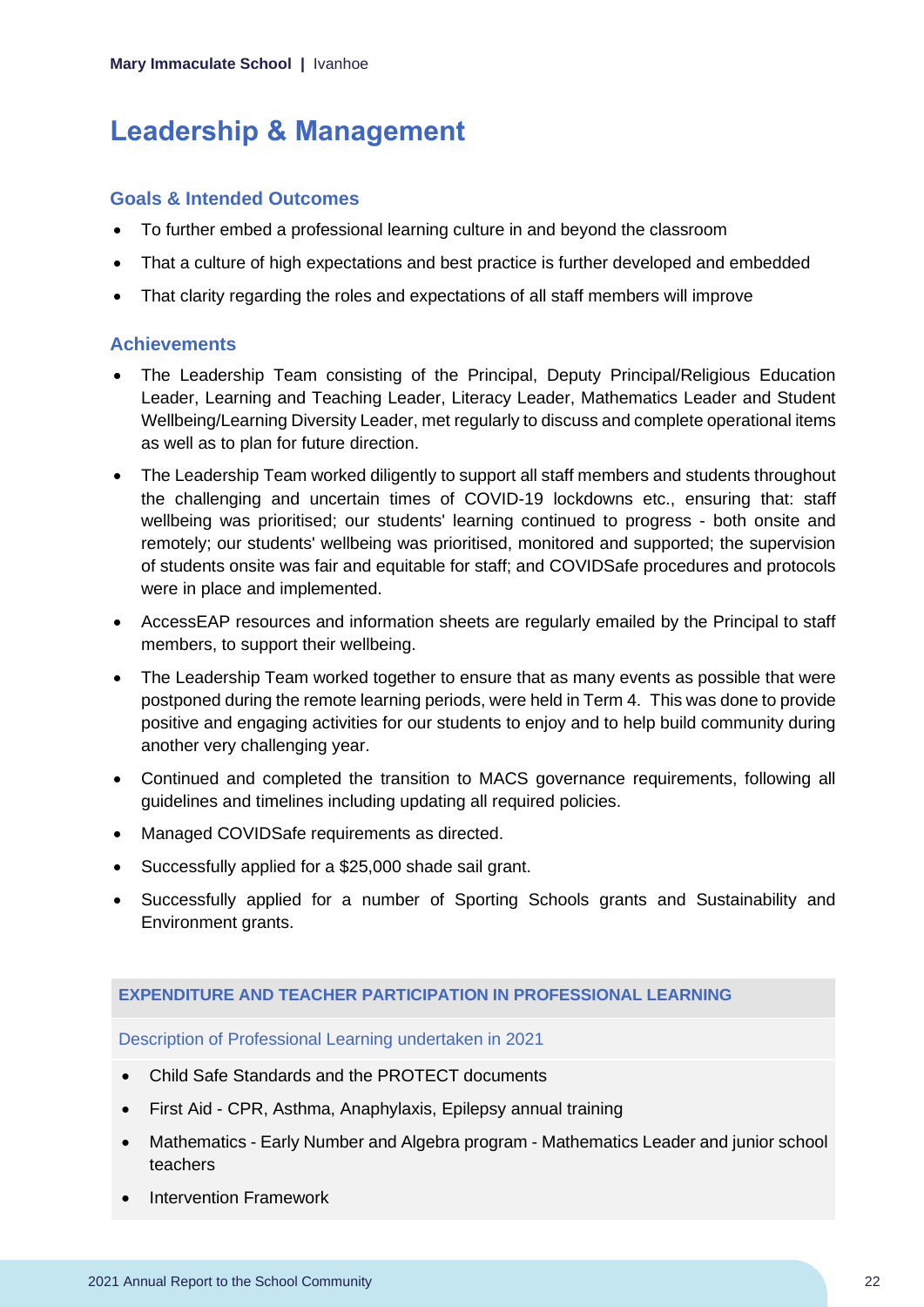- Mandatory Reporting eLearning Modules
- Nationally Consistent Collection of Data
- Ongoing staff PL in cybersafety and ICT skills to ensure the delivery of engaging and relevant online learning experiences
- Information Sharing Child and Family Violence
- Look Out Designated Teacher Training
- ICON Training Principal, Deputy Principal, Office Manager
- COVIDSafe Procedures and OH&S
- Zone and Regional Network meetings
- Planning meetings, Maths PLTs, English PLTs, NAPLAN Data Analysis, and Google Classroom
- Graduate Teacher Effective Mentoring Program
- Dynamiq Emergency Management Training Online Modules

| Number of teachers who participated in PL in 2021 |       |
|---------------------------------------------------|-------|
| Average expenditure per teacher for PL            | \$400 |

### **TEACHER SATISFACTION**

As indicated in the data drawn from the MACSIS staff survey:

• our results for 'All Staff' in all survey domains: Student Safety; School Climate; Staff-Leadership Relationships; Feedback; School Leadership; Staff Safety; Psychological Safety; Instructional Leadership; Professional Learning; Collaboration Around an Improvement strategy; Collaboration in Teams; Support for Teams; and Collective Efficacy, were again all above the 'MACS average (primary)'.

In addition, staff indicated that they were supported in their roles during the year through:

- the trusting and supportive relationships between all staff members
- planning in teams, both on-site and remotely
- sharing resources and ideas
- regular on-site and online conversations about challenges and successes
- professional dialogue about student growth and achievements academically, socially, emotionally and spiritually
- the knowledgeable and generous technical support provided by our eLearning Leader
- targeted PLTs and ongoing informal support by leadership team members
- access to ongoing professional learning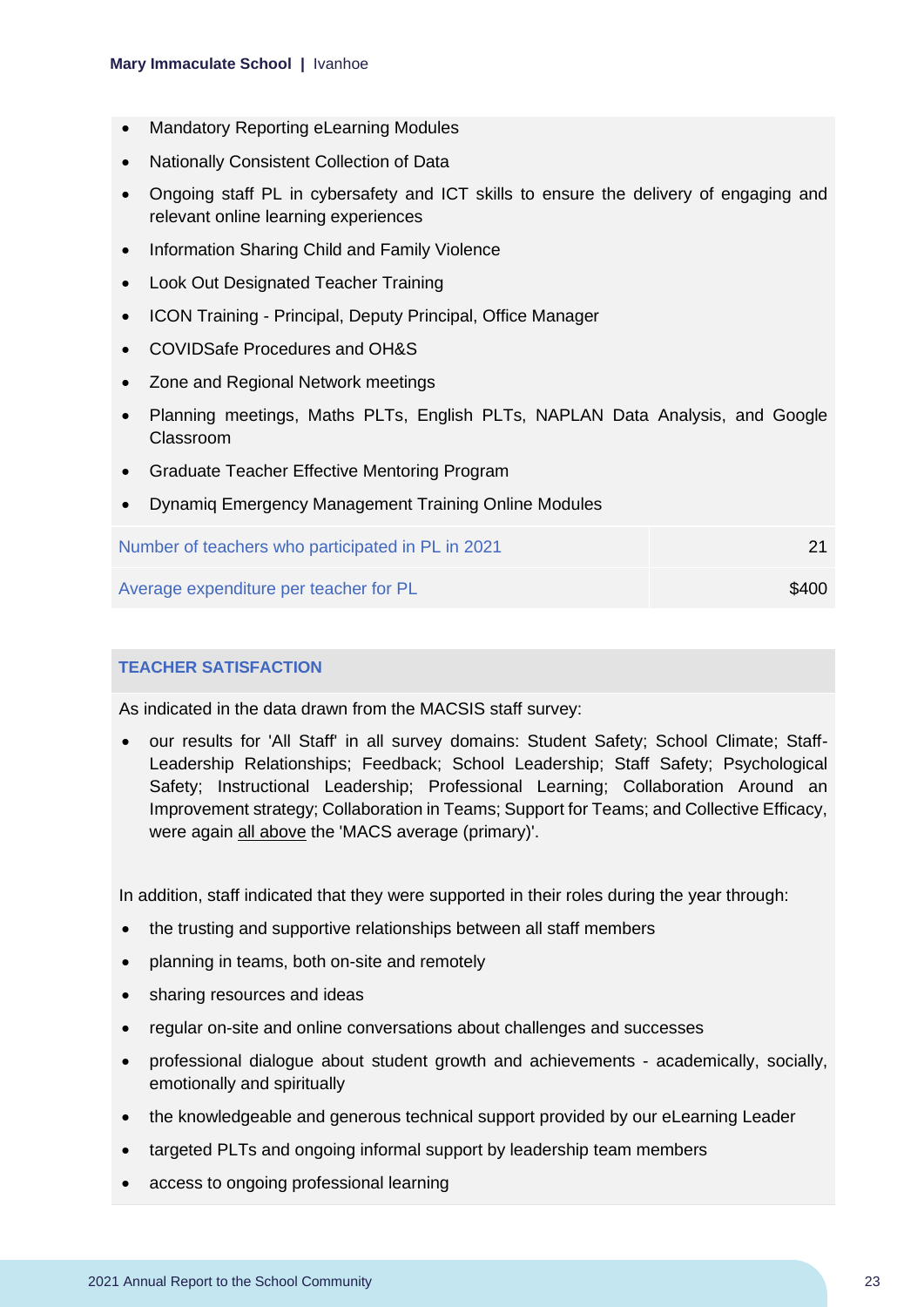• the ongoing emotional support given to each other, both on-site and remotely, through challenging times.

| <b>TEACHING STAFF ATTENDANCE RATE</b>        |       |
|----------------------------------------------|-------|
| <b>Teaching Staff Attendance Rate</b>        | 95.9% |
|                                              |       |
| <b>ALL STAFF RETENTION RATE</b>              |       |
| <b>Staff Retention Rate</b>                  | 90.9% |
|                                              |       |
| <b>TEACHER QUALIFICATIONS</b>                |       |
| <b>Doctorate</b>                             | 0.0%  |
| <b>Masters</b>                               | 7.7%  |
| Graduate                                     | 15.4% |
| <b>Graduate Certificate</b>                  | 0.0%  |
| <b>Bachelor Degree</b>                       | 53.8% |
| <b>Advanced Diploma</b>                      | 53.8% |
| <b>No Qualifications Listed</b>              | 15.4% |
|                                              |       |
| <b>STAFF COMPOSITION</b>                     |       |
| <b>Principal Class (Headcount)</b>           | 2.0   |
| <b>Teaching Staff (Headcount)</b>            | 15.0  |
| <b>Teaching Staff (FTE)</b>                  | 9.4   |
| Non-Teaching Staff (Headcount)               | 8.0   |
| Non-Teaching Staff (FTE)                     | 8.8   |
| <b>Indigenous Teaching Staff (Headcount)</b> | 0.0   |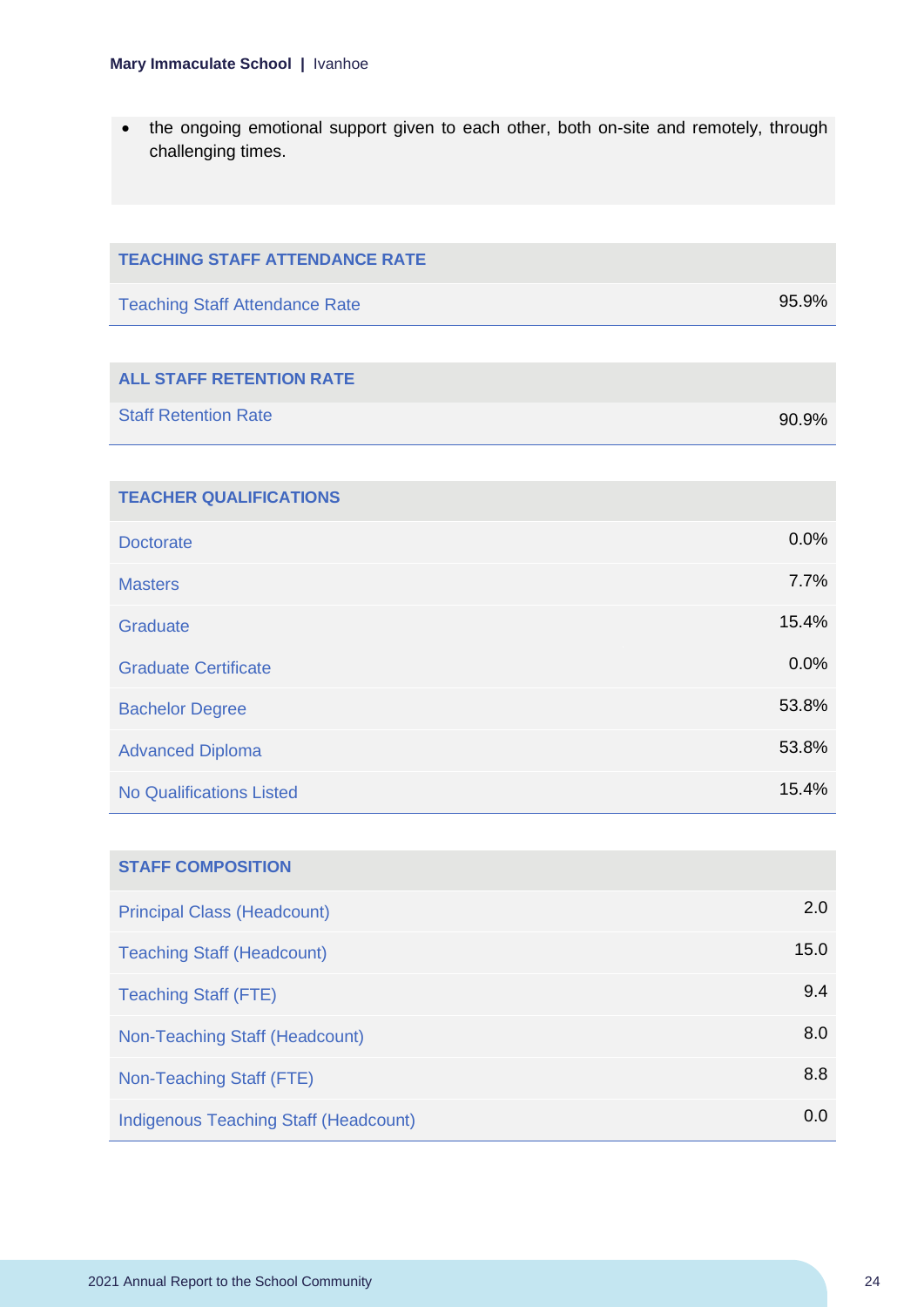# <span id="page-25-0"></span>**School Community**

### **Goals & Intended Outcomes**

- Further develop Mary Immaculate School as a vibrant faith community that welcomes, supports and engages all families
- That all parents are more actively engaged in their children's learning
- That our Catholic faith is reflected in respectful actions and interactions within our community
- That Mary Immaculate School will have a visible presence in the community in order to maximise enrolments, promote positive community relationships and learning partnerships

## **Achievements**

- Families were invited to participate in the MIPS Nature Photographic Challenge after viewing the Australian Geographic Nature Photo Competition finalists, by taking and sharing their favourite photo of their local natural environment.
- Families were invited to participate in the 'MIPS Detective Walk', following clues to find words strategically located in local parklands and Ivanhoe shops.
- Students were provided with a rock painting kit during remote learning and created a 'hope rock' with their families, which are on display at the school entrance for everyone to see.
- A new facilitator was appointed to our MIPS playgroup which continued to grow significantly in numbers, with many school and local families joining and attending, both onsite and online during lockdowns.
- Four Open Days were held and each prospective family was given a show bag containing MIPS promotional items and enrolment information.
- Student and parent testimonials were included in enrolment packs and on the school website.
- The enrolment pack, including the Enrolment Form, continued to be reviewed and refined.
- The Principal and Deputy Principal visited all local kindergartens and childcare centres to continue building relationships and to raise our school's profile in the local community.
- MIPS hosted the Gumnut Kindergarten and Childcare Centre's 'School Readiness' sessions.
- Our Prep teacher liaised with the kindergartens of incoming Prep students.
- School website continued to be reviewed and updated.
- Link with Council and community grants: sporting grants, environment grants.
- Annual student-led Mission Fair, this year raising funds for CatholicCare.

#### **PARENT SATISFACTION**

Our parents did not participate in the MACSIS Parent Survey in 2021. However, through many emails, phone calls and conversations, and via Parent/Teacher conferences and PSG and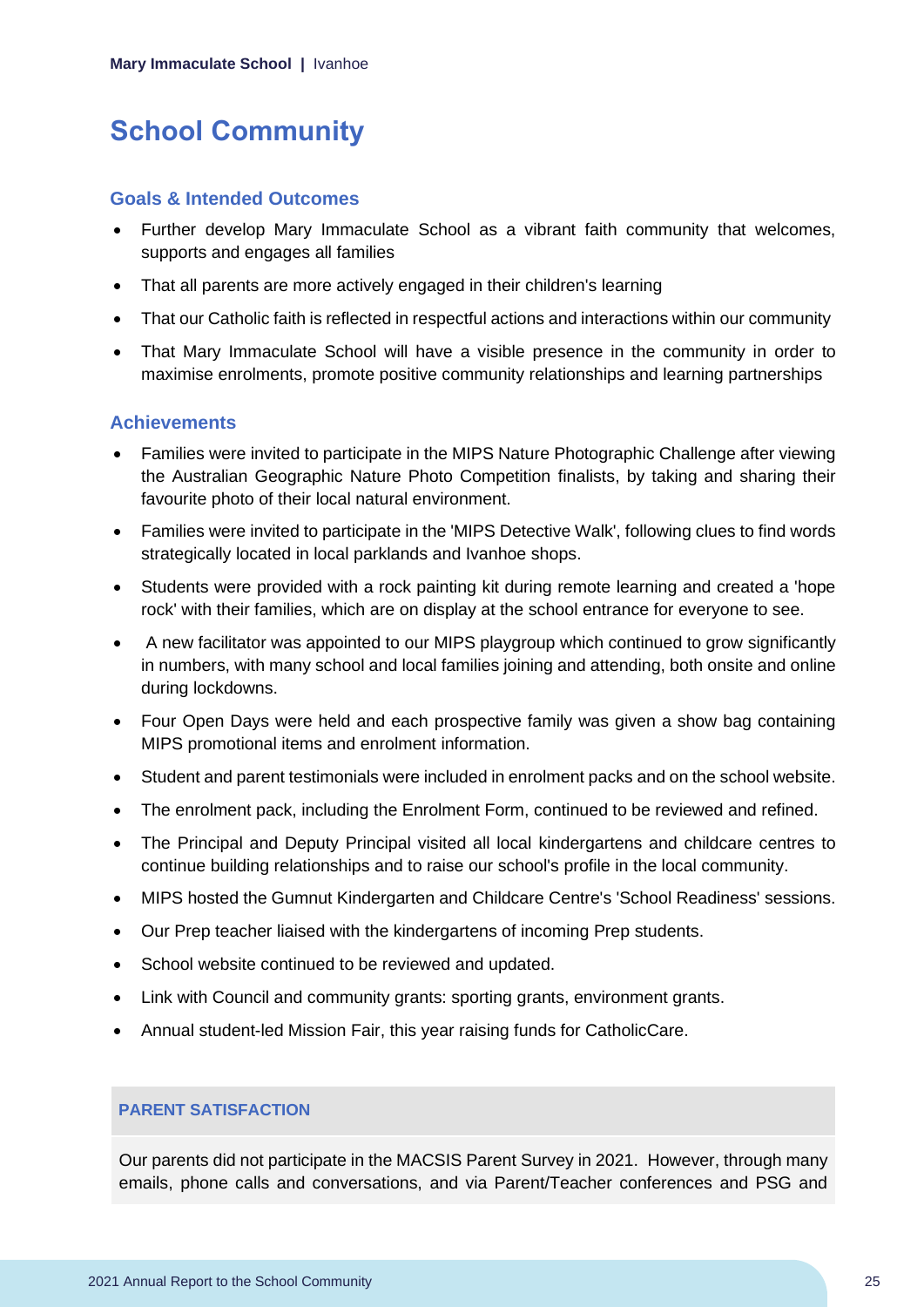School Advisory Council meetings, our parents expressed their satisfaction with and their appreciation of:

- the time and effort that staff put into supporting their child's well-being, keeping the community safe and healthy, and for providing engaging, varied and relevant learning experiences throughout the year
- the successful transitions between on-site and remote learning as required
- the regular and timely correspondence which clearly outlined the school's policies and expectations regarding COVIDSafe procedures
- that their feedback about Google Classroom and our remote learning provision was listened to and acted upon where appropriate
- the number of engaging student learning packs that were sent home periodically during the remote learning periods
- the social and emotional support given to their child throughout the year, particularly when they were returning to on-site learning after long periods of remote learning
- the opportunities for the students to meet 'face-to-face' with their classmates and teachers on Google Meets during the remote learning periods
- that teachers remaining accessible during the remote learning periods if parents had any questions or concerns
- the timely teacher feedback which supported their child's learning
- the efforts made to conduct as many student and community events as possible and inline with COVIDSafe guidelines, throughout the year, particularly in Term 4 - e.g. camps, athletics carnival, live-streaming the Year 6 Graduation.